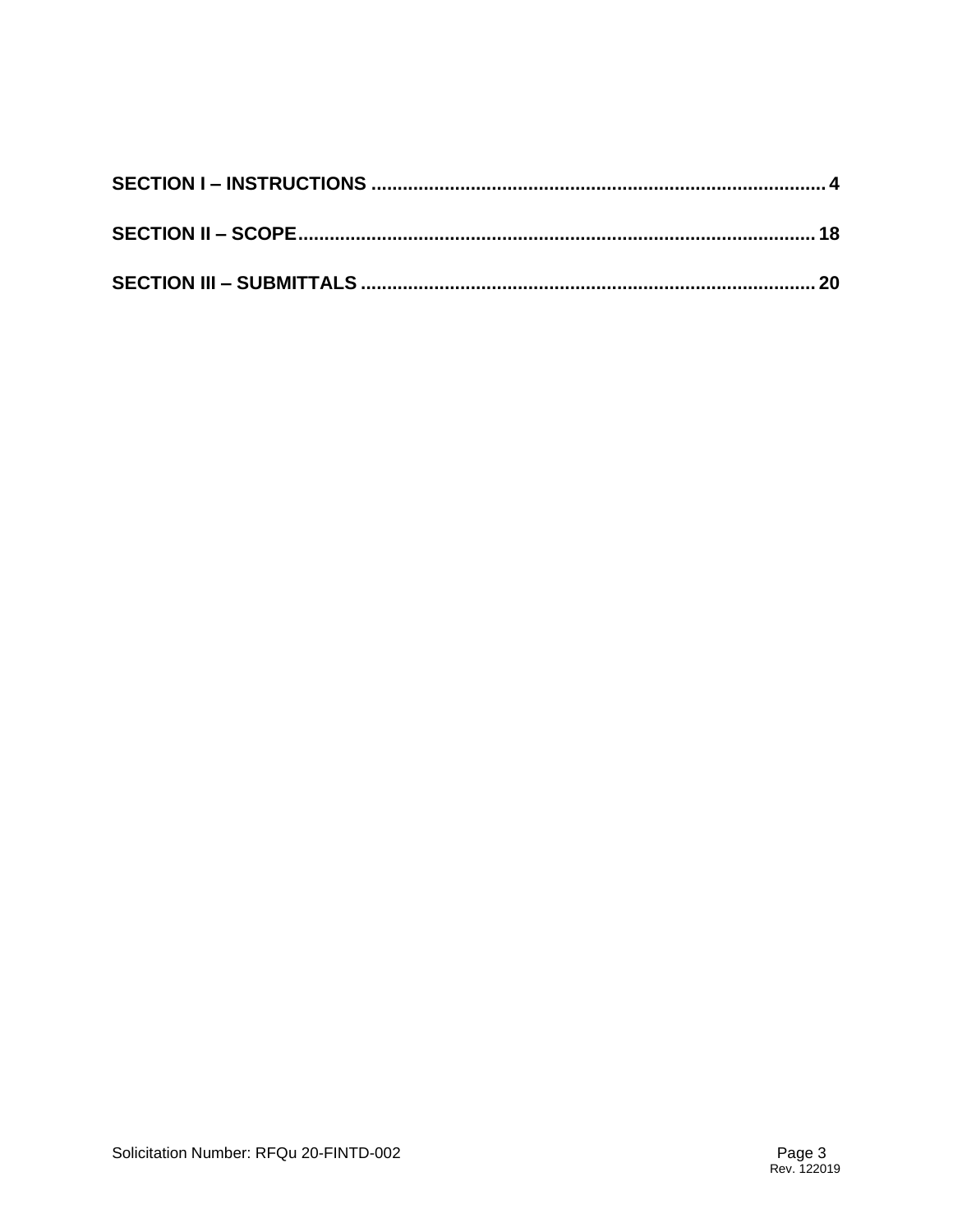

**Please read before continuing to the offer document. This list may not include every requirement; the purpose is to assist vendors, but vendors are expected to read and comply with the entire solicitation**.

### **SOLICITATION RESPONSE CHECK LIST**

Check off each of the following as the necessary action is completed.

- □ All forms have been completed and signed, including Solicitation Disclosure form.
- □ All Submittals are included.
- $\Box$  Reviewed and verified prices offered.
- $\Box$  Included any descriptive literature.
- $\Box$  Included the specified number of copies of the offer as indicated in Submittal section.
- $\Box$  Included signed addenda, if any.
- □ Addressed the mailing envelope to the Procurement Liaison on the solicitation front page, at the address listed.
- $\Box$  The mailing envelope clearly shows your company name and address, the solicitation number, solicitation title and the offer opening date.

#### **Mail the response timely – City must receive offers no later than the date and time indicated in the Schedule of Events or addenda.**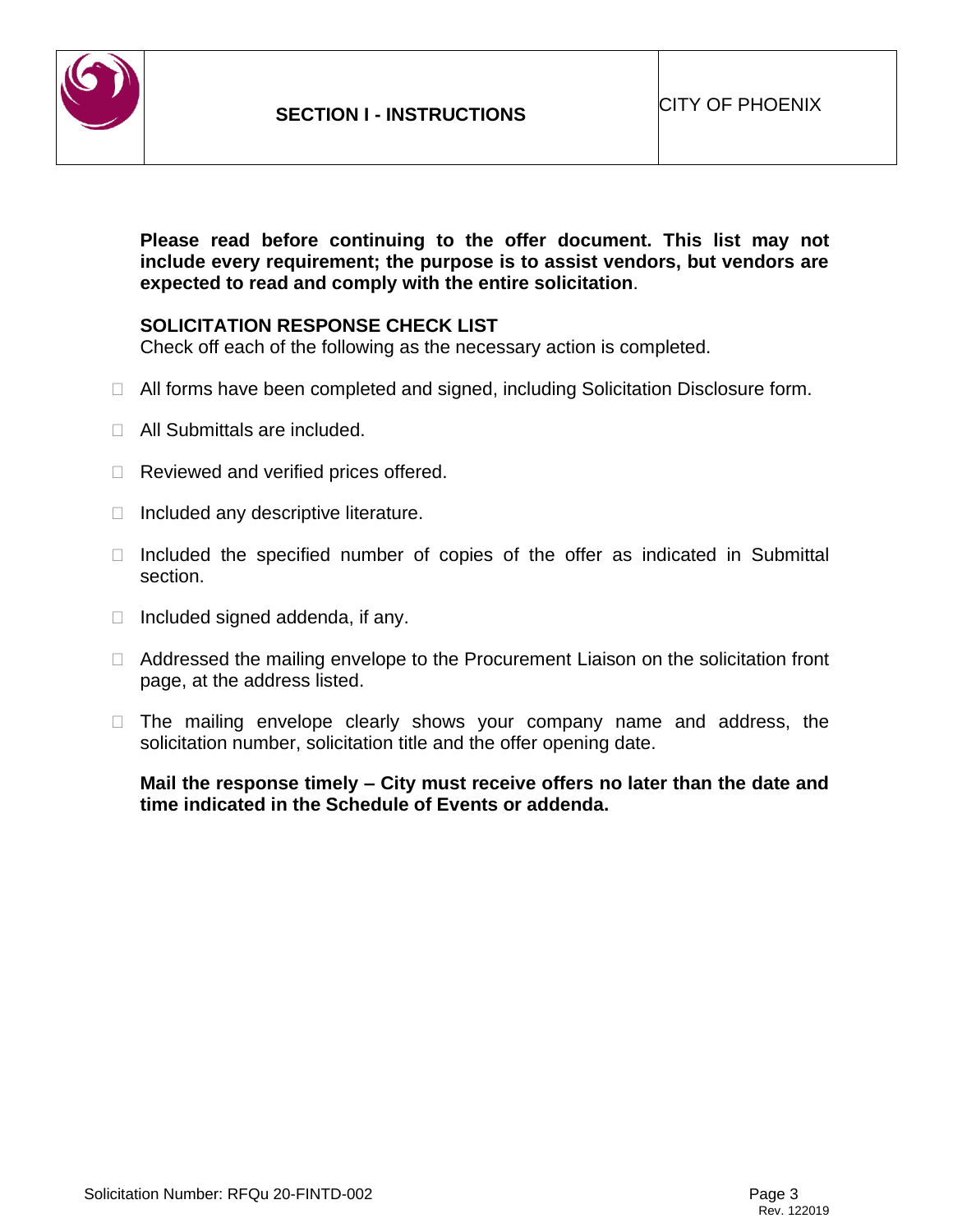

#### **1. INTRODUCTION**

The City of Phoenix (the "City") Finance Department is inviting qualified offerors ("Offerors") to submit a written response, or Statement of Qualifications ("Statement of Qualifications" or "SOQ"), to the Request for Qualifications ("RFQu") for the purpose of adding bond underwriters qualified to facilitate the issuance of future debt by or for the benefit of the City Qualified Vendor List ("QVL"). The City's objective is to issue and refinance its debt obligations to minimize market costs and maximize economic savings, while maintaining prudent levels of risk and optimal flexibility. To achieve these goals, the City will consider alternative forms of debt issuance and structuring or restructuring when issuing new debt or refinancing existing debt, provided such options are consistent with applicable State and Federal statutes and regulations and City policies. Future City obligations may include general obligation bonds, highway user revenue bonds, water revenue bonds, wastewater revenue bonds, excise tax revenue bonds, airport revenue bonds, and other forms of debt and refunding obligations issued by the City or by nonprofit corporations acting as issuers on behalf of the City. Debt may be issued as long-term fixed rate taxable or taxexempt bonds, variable rate obligations, and commercial paper or revolving credit facilities. Use of interest rate swaps or other applicable derivative products also may be considered.

Subject to the terms and conditions set forth below, the City intends to use any QVL, resulting from this RFQu through November 30, 2021, to select underwriters or a team of underwriters for future financings. For certain financings, the City may select an underwriter or a team of underwriters from the QVL. For other financings, the City may request specific proposals from an underwriter or a team of underwriters on the QVL and interview some or all of those firms in order to select an underwriter or a team of underwriters, which the City believes will best fulfill the needs and circumstances of each financing.

The City maintains a policy of encouraging firms to present innovative ideas and rewarding those firms that present ideas that result in a tangible benefit. Firms that present innovative ideas may receive special consideration in terms of role or participation in a City financing transaction. **There is no guarantee that any firm listed on the QVL will be awarded an engagement for a City financing transaction during the term of the QVL.**

The City shall select other members of the financing teams, including bond counsel, financial advisor if warranted, and if required, special tax consultants and engineers. The City also shall have the right to approve the underwriter's counsel as to qualifications and costs. All members of the financing team will be required to structure financings that are in the best interests of the City.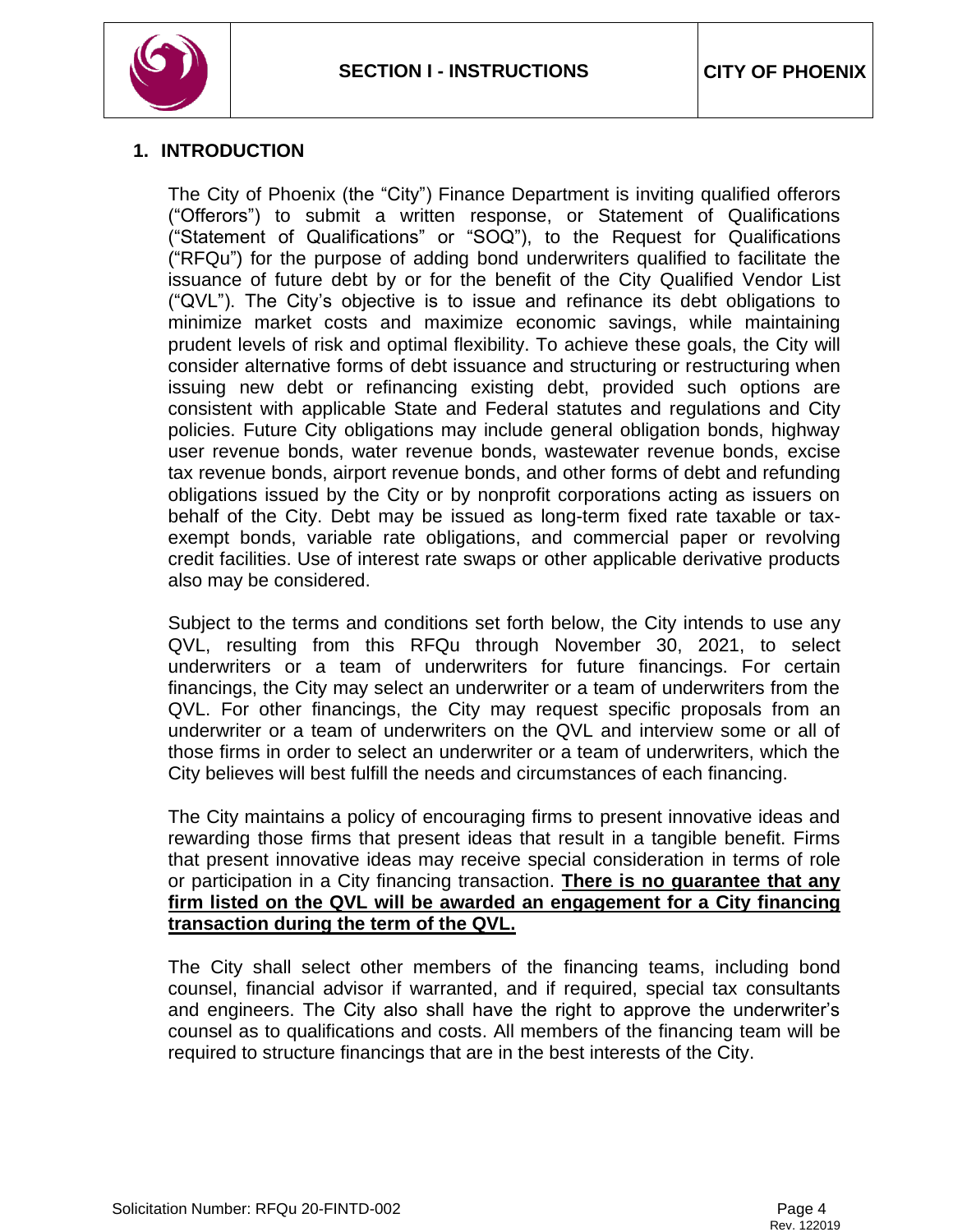

**Note: Firms on the current QVL will remain on the QVL through the November 31, 2021 expiration date. To confirm your firm's status, contact the Procurement Coordinator at vesta.blackwell@phoenix.gov.**

### **2. DESCRIPTION – STATEMENT OF NEED:**

- **2.1.**The City of Phoenix invites sealed offers for **Financial Underwriting Services** commencing on or about **November 1, 2020** and expiring on **November 30, 2021**, in accordance with the specifications and provisions contained herein. **Firms on the current Financial Underwriting Services QVL will remain on the QVL through the November 30, 2021 expiration date; and therefore, should not submit SOQs to this RFQu. To confirm your firm's status, contact the Procurement Coordinator at [vesta.blackwell@phoenix.gov.](mailto:vesta.blackwell@phoenix.gov)**
- **2.2.**This solicitation is available through Arizona Relay Service 7-1-1. Please call TTY 800-367-8939 for assistance.

### **3. SCHEDULE OF EVENTS:**

| ACTIVITY (All times are<br>local Phoenix time) | <b>DATE</b>                           |  |  |
|------------------------------------------------|---------------------------------------|--|--|
| <b>Solicitation Issue Date</b>                 | Monday, August 24, 2020               |  |  |
| Written Inquiries Due Date                     | Monday, September 7, 2020             |  |  |
|                                                | 4:00 p.m. Local Arizona Time (MST)    |  |  |
|                                                | vesta.blackwell@phoenix.gov           |  |  |
| SOQ/Response Due Date                          | Friday, September 25, 2020            |  |  |
|                                                | 2:00 p.m. Local Arizona Time (MST)    |  |  |
|                                                | 251 West Washington Street, 8th Floor |  |  |
|                                                | Phoenix, AZ 85003                     |  |  |

The City reserves the right to change dates and/or locations as necessary.

### **4. PREPARATION OF THE STATEMENT OF QUALIFICATIONS (SOQ):**

**4.1.** Electronic copy of the SOQ and Submittal Section with all other required documents must be received no later than **Friday, September 25, 2020 at 2:00 p.m. Local Arizona Time (MST)** at the following email address:

### **vesta.blackwell@phoenix.gov**

### **Please submit only the SOQ, Submittal Section and required documents, do not submit a copy of the entire Solicitation document.**

- **4.2.** The SOQ must be in possession of the Finance Department on or prior to the exact time and date indicated. Submittals received after the deadline will not be considered.
- **4.3.** The signed and completed Solicitation Disclosure form must be included or your SOQ may be deemed non-responsive.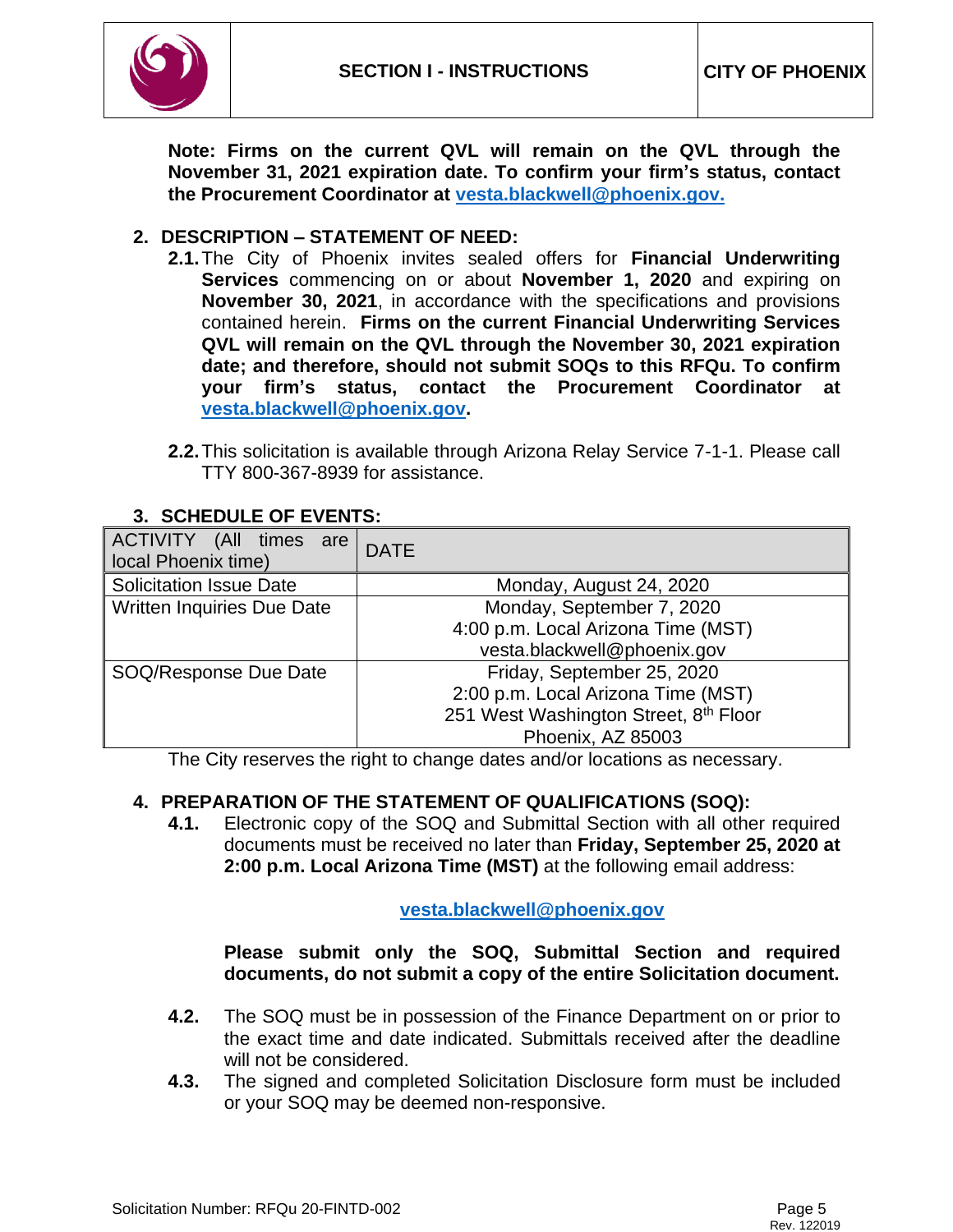



- **4.4.** It is permissible to copy Submittal forms if necessary. Erasures, interlineations, or other modifications of the SOQ must be initialed in original ink by the authorized person signing the SOQ. No SOQ will be altered, amended or withdrawn after the specified SOQ due date and time. The City is not responsible for Offeror's errors or omissions.
- **4.5.** All time periods stated as a number of days will be calendar days.
- **4.6.** It is the responsibility of all Offerors to examine the entire solicitation and seek clarification of any requirement that may not be clear and to check all responses for accuracy before submitting a SOQ. Negligence in preparing a SOQ confers no right of withdrawal after due date and time. Offerors are strongly encouraged to:
	- 4.6.1 Consider applicable laws and/or economic conditions that may affect cost, progress, performance, or furnishing of the products or services.
	- 4.6.2 Study and carefully correlate Offeror's knowledge and observations with the solicitation and other related data.
	- 4.6.3 Promptly notify the City of all conflicts, errors, ambiguities, or discrepancies that Offeror has discovered in or between the solicitation and other related documents.
	- 4.6.4 The City does not reimburse the cost of developing, presenting or providing any response to this solicitation. Offers submitted for consideration should be prepared simply and economically, providing adequate information in a straightforward and concise manner. The Offeror is responsible for all costs incurred in responding to this solicitation. All materials and documents submitted in response to this solicitation become the property of the City and will not be returned.
	- 4.6.5 Offerors are reminded that under MSRB Rule G-37 (pay to play) a firm may be banned from providing underwriting services to the City for two years for making certain political contributions to elected officials.
	- 4.6.6 All questions regarding this RFQu must be submitted via email and shall be directed to the Procurement Liaison as set forth below:

### **vesta.blackwell@phoenix.gov**

### **5. OBTAINING A COPY OF THE SOLICITATION AND ADDENDA:**

Interested Offerors may download the complete solicitation and addenda(s) from [https://solicitations.phoenix.gov/.](https://solicitations.phoenix.gov/) Internet access is available at all public libraries. Any interested offerors without internet access may obtain this solicitation by contacting the Procurement Liaison and/or arranging an appointment to pick up a copy during regular business hours at the City of Phoenix Finance Department, Treasury and Debt Management Division, 251 West Washington Street, 9<sup>th</sup> Floor, Phoenix, AZ 85003, Phoenix, AZ. It is the Offeror's responsibility to check the website throughout the entire solicitation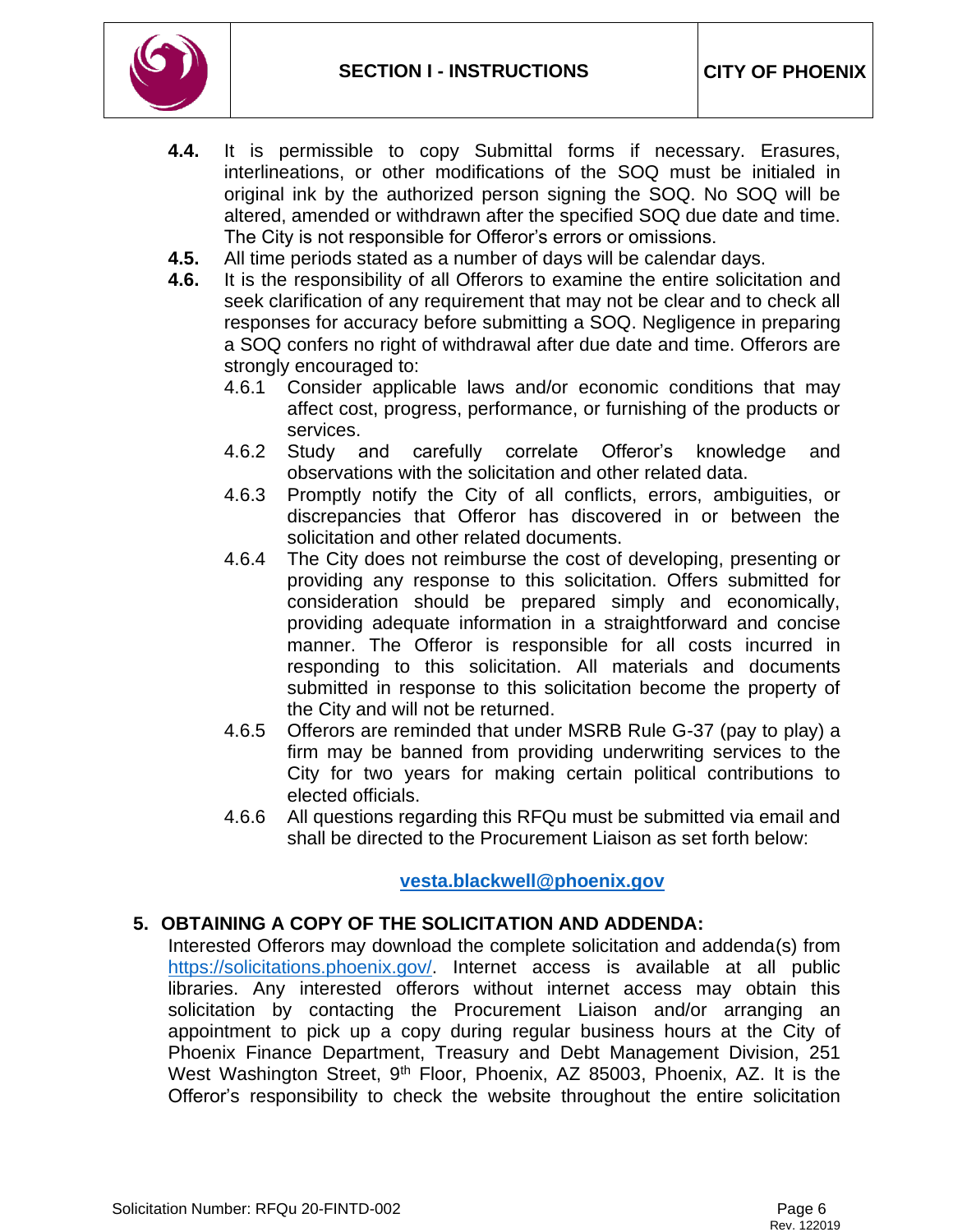

period up to city council award, read the entire solicitation, and verify all required information is submitted with its SOQ.

### **6. EXCEPTIONS:**

Offeror must not take any exceptions to any terms, conditions or material requirements of this solicitation. Offers submitted with exceptions may be deemed non-responsive and disqualified from further consideration in the City's sole discretion. Offerors must conform to all the requirements specified in the solicitation. The City encourages Offerors to send inquiries to the procurement liaison rather than including exceptions in their SOQ as explained in Inquiries.

### **7. INQUIRIES:**

All questions that arise relating to this solicitation should be directed via email to the Procurement Liaison and must be received by the due date indicated in the Schedule of Events. The City will not consider questions received after the deadline.

No informal contact initiated by Offerors on the proposed service will be allowed with members of City's staff or City Council from date of distribution of this solicitation until after the QVL is established. All questions concerning or issues related to this solicitation must be presented **in writing**.

The Procurement Liaison will answer written inquiries in an addendum and publish any addendums on the Procurement Website.

### **8. ADDENDA:**

The City of Phoenix will not be responsible for any oral instructions made by any employees or officers of the City of Phoenix regarding this solicitation. Any changes will be in the form of an addendum. The Offeror must acknowledge receipt of any/all addenda by signing and returning the document with the SOQ submittal, or the SOQ may be considered non-responsive.

### **9. BUSINESS IN ARIZONA:**

The City will not enter contracts with Offerors (or any company(ies)) not granted authority to transact business, or not in good standing, in the state of Arizona by the Arizona Corporation Commission, unless the offeror asserts a statutory exception prior to entering a contract with the City**.**

### **10.LICENSES:**

If required by law for the operation of the business or work related to this SOQ, Offeror must possess all valid certifications and/or licenses as required by federal, state or local laws at the time of submittal.

### **11.CERTIFICATION:**

By signature in the offer section of the Offer and Acceptance page(s), Offeror certifies:

**11.1.** The submission of the SOQ did not involve collusion or other anti-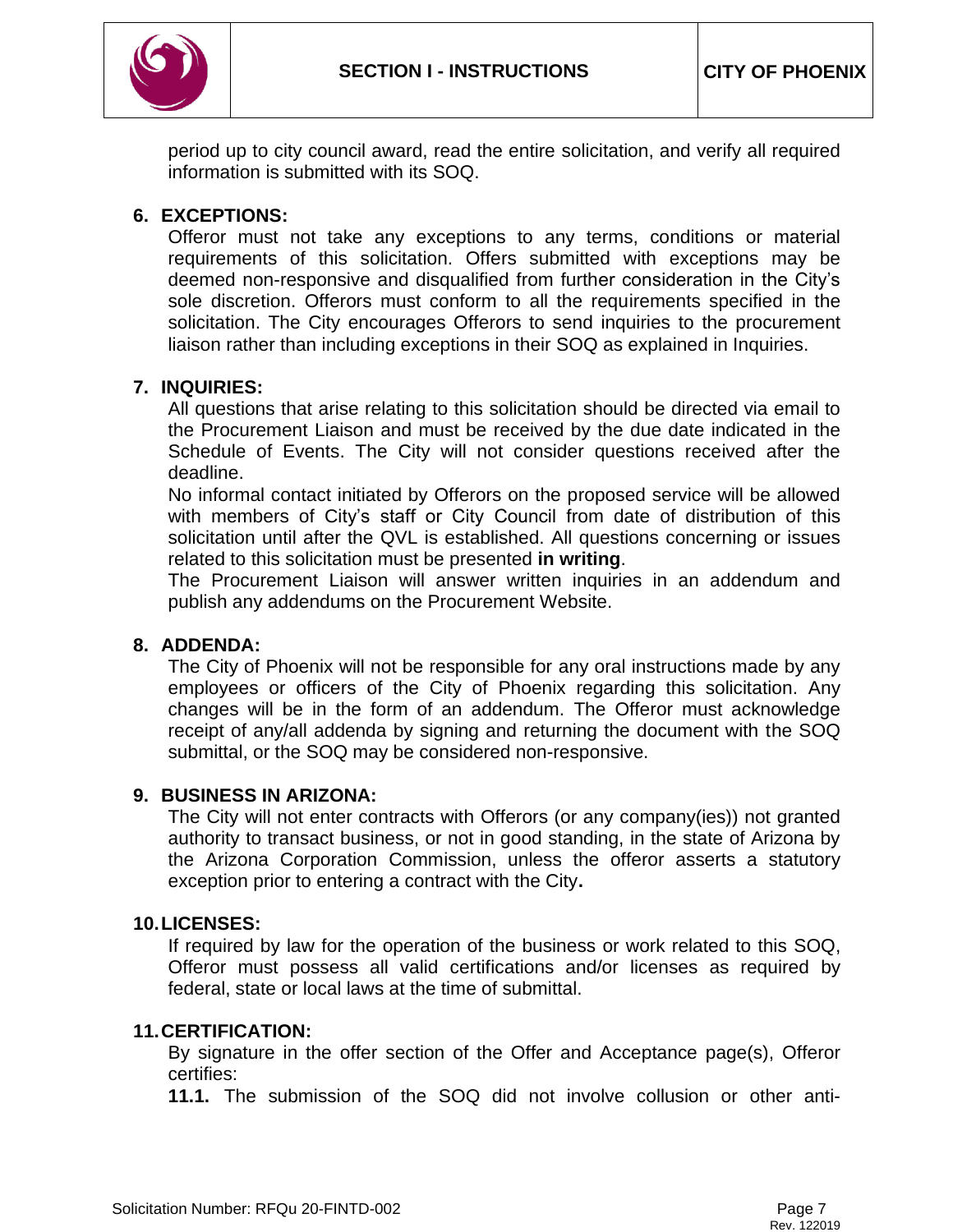

competitive practices.

- **11.2.** The Offeror must not discriminate against any employee, or applicant for employment in violation of Federal or State Law.
- **11.3.** The Offeror has not given, offered to give, nor intends to give at any time hereafter, any economic opportunity, future employment, gift, loan, gratuity, special discount, trip, favor, or service to a public servant in connection with the submitted SOQ.

### **12.SUBMISSION OF SOQ:**

Offers must be in possession of the Department on or prior to the exact time and date indicated in the Schedule of Events. Late offers will not be considered. The prevailing clock will be the City Department's clock.

Offers must be submitted in a sealed envelope and the following information should be noted on the outside of the envelope:

- **12.1.** Offeror's Name
- **12.2.** Offeror's Address (as shown on the Certification Page)
- **12.3.** Solicitation Number
- **12.4.** Solicitation Title

**12.5.** SOQ Opening Date

All SOQs must be typewritten.

### **13.WITHDRAWAL OF SOQ:**

At any time prior to the solicitation due date and time, an Offeror (or designated representative) may withdraw the SOQ by submitting a request in writing and signed by a duly authorized representative.

### **14.OFFER RESULTS:**

Offers will be opened on the SOQ due date, time and location indicated in the Schedule of Events, at which time the name of each Offeror, and the prices may be read. Offers and other information received in response to the solicitation will be shown only to authorized City personnel having a legitimate interest in them or persons assisting the City in the evaluation. Offers are not available for public inspection until after the City has posted the award recommendation on the City's website.

The City will post a preliminary SOQ tabulation on the City's website, <https://solicitations.phoenix.gov/Awards> within five calendar days of the SOQ opening. The City will post the information on the preliminary tabulation as it was read during the SOQ opening. The City makes no guarantee as to the accuracy of any information on the preliminary tabulation. Once the City has evaluated the offers, the City will post an award recommendation on the website. The City will not provide any further notification to unsuccessful Offerors.

#### **15. CREATION OF QVL**:

Unless otherwise indicated, placement on the QVL will be made to the most responsive, responsible Offeror(s) who are regularly established in the service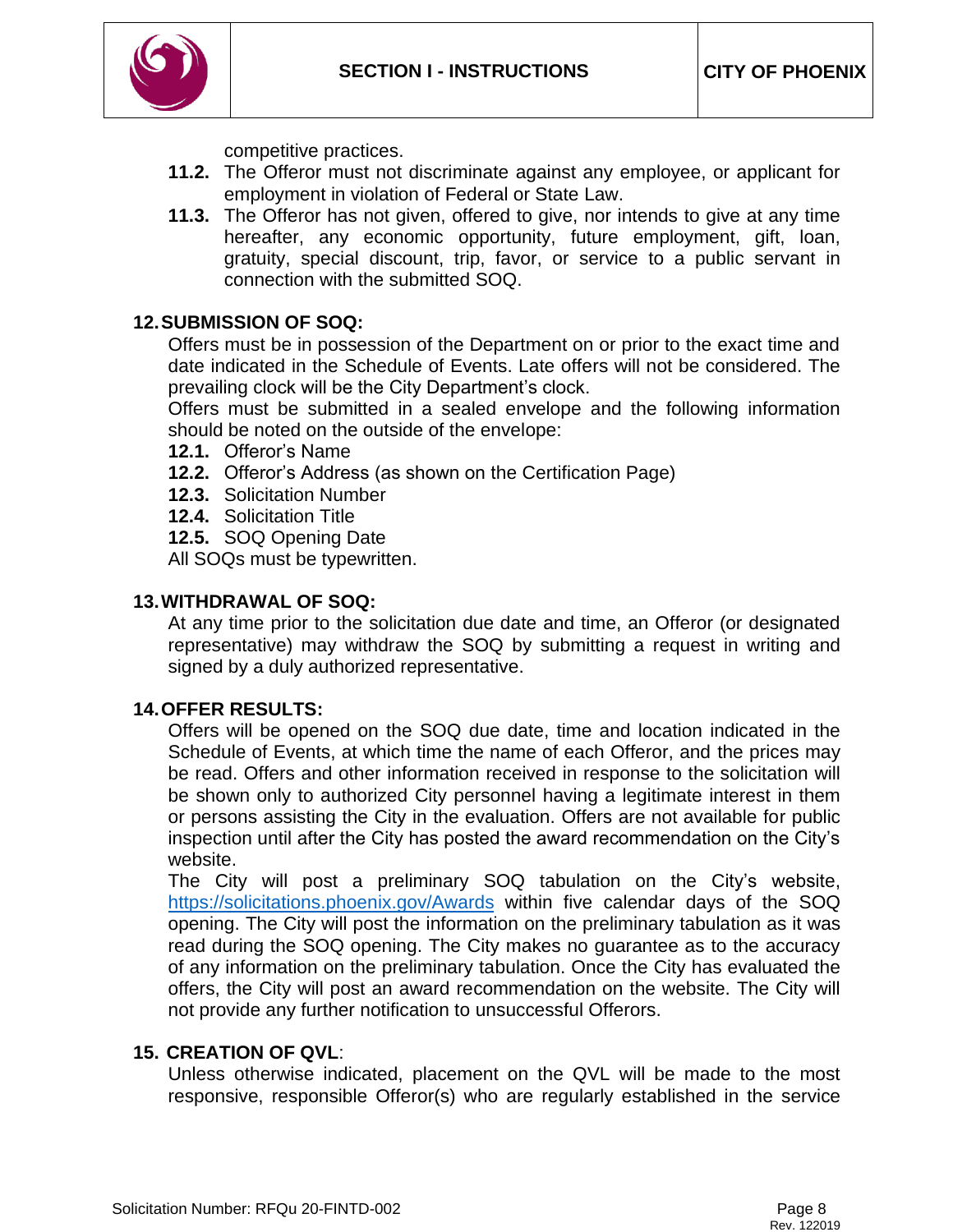

requested in this RFQu, and who have demonstrated the ability to perform in an acceptable manner.

Factors that may be considered by the City include:

- Technical capability of the Offeror to accomplish the scope of work ("SOW") required in the RFQu. This may include performance history on past and current government or industrial contracts; and,
- Demonstrated availability of the necessary manpower (both supervisory and operational personnel) and necessary equipment and experience to accomplish the SOW in the RFQu; and,
- Safety record, including complaints and investigations; and,
- Vendor history of complaints and termination for convenience or cause, litigation or lawsuits.

Notwithstanding any other provision of this RFQu, the City reserves the right to: (1) waive any immaterial defect or informality; or (2) reject any or all SOQs or portions thereof; or (3) reissue a RFQu.

A response to a RFQu is an opportunity to be placed on a QVL with the City based upon the terms, conditions, and specifications contained in the City's solicitation.

### **16. QUALIFICATION CRITERIA:**

Firms submitting a Statement of Qualifications (SOQ) in response to this RFQu must, at a minimum, meet the following requirements. **(An affirmative statement confirming compliance with these qualifications must be included in the SOQ.)**

- a. Offerors must hold any and all necessary licenses and authorizations to offer underwriting or investment banking services for municipal debt in the state of Arizona. If selected, Offeror shall maintain such licenses and authorizations as required to complete the financing. It is the Offeror's responsibility to notify the City immediately in writing in the event that it is no longer licensed or authorized to act as an underwriter of municipal debt within the state of Arizona.
- b. Offerors must be current and in compliance with all filing requirements of the Municipal Securities Rulemaking Board ("MSRB") Rule G-37. Offerors represent by virtue of their response to this RFQu that their respective officers, directors, employees or agents have not made any contributions or undertaken any actions in violation of Rule G-37 which may serve to disqualify the Offeror from acting as underwriter to the City.
- c. Offerors must be current and in compliance with all federal regulations. Offerors represent by virtue of their response to this RFQu that their respective officers, directors, employees or agents are in compliance with all federal regulations relating to the sale, purchase, marketing or other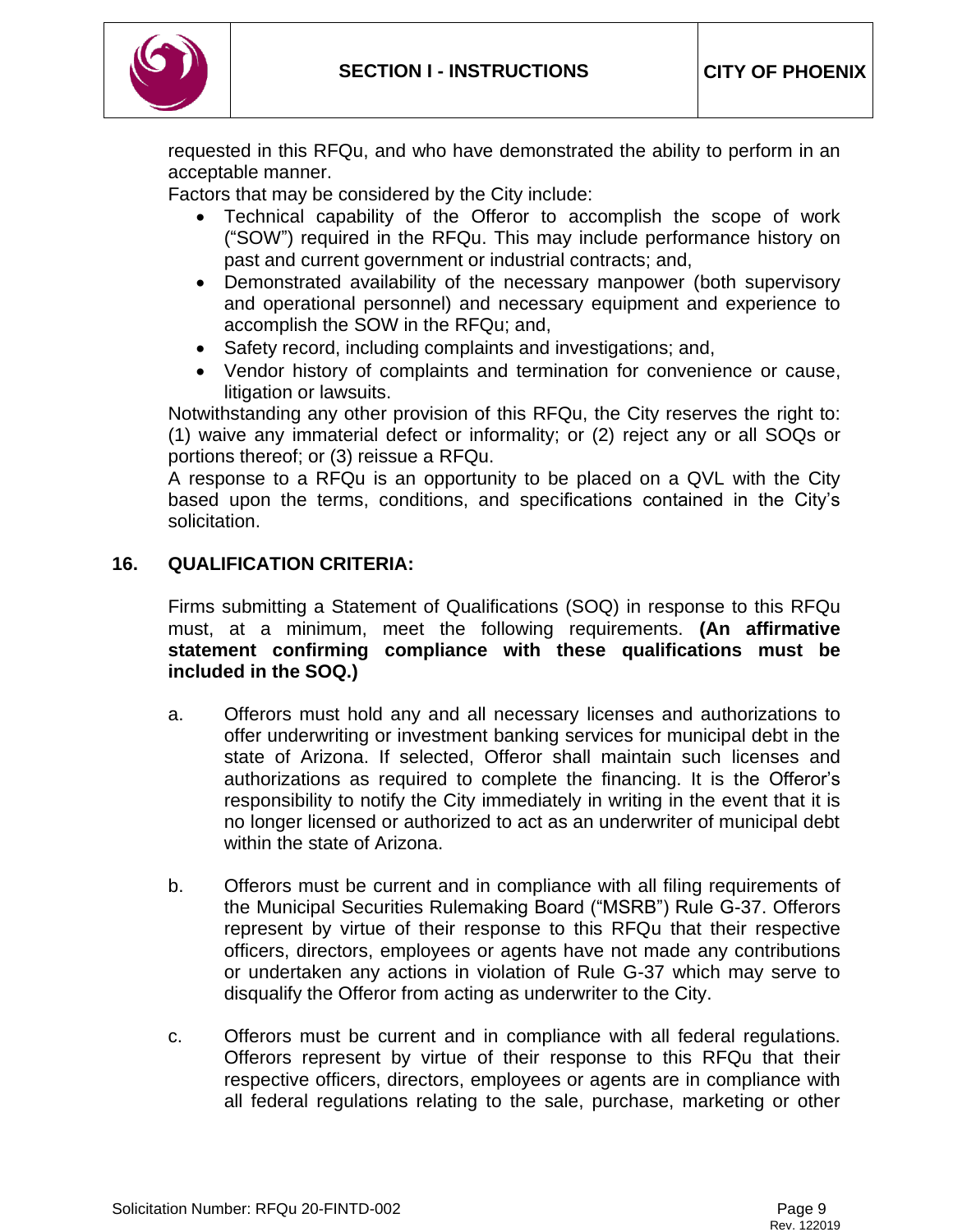

activity related to the securities industry.

#### **17. CONTENT OF STATEMENT OF QUALIFICATIONS:**

The Offerors' SOQ will include the following:

#### **Basic Information**

- a. State the name of Offeror, address, telephone and fax number, e-mail address, and the name and title of the person or persons within your firm who will serve as the City's key contact or contacts with respect to this RFQu.
- b. Provide an overall description of the Offeror, including its organizational structure, the major services it provides, the total number of employees, its legal structure, its ownership and its financial condition.
- c. Discuss in detail all acquisitions, consolidations and mergers involving Offeror over last twenty-four months or pending. Describe in detail the status of such transaction and the effect such transaction has had or is expected to have on your firm. Discuss the impact such transaction is likely to have on the services provided to the City.
- d. Identify the senior management, their major responsibilities, and the organizational units they supervise. Identify which organizational unit would be responsible for providing underwriting services to the City.
- e. Certify Offeror's net capital position by providing a copy of your firm's most recent FOCUS Report or other recent documentation verifying the net capital available to your firm for underwriting purposes.
- f. Provide the Offeror's most current and prior two (2) years financial statements showing the firm's assets, liabilities, net worth and excess net capital. At a minimum, include the Balance Sheet (Statement of Financial Position), Income Statement (Statement of Operations) and the Retained Earnings Statement. If available, audited financial statements issued within the last 12 months should be submitted. (NOTE: All Offerors must submit financial statements. Only one copy of each year's financial statements need to be submitted. For information regarding public record and confidentiality of SOQ attachments, please refer to Section 24).
- g. Identify whether Offeror or any of its directors, officers or employees is currently, or in the past has been, under investigation or has been notified of an investigation or inquiry by any governmental regulatory agency relating to the sale, purchase, marketing or other activity related to the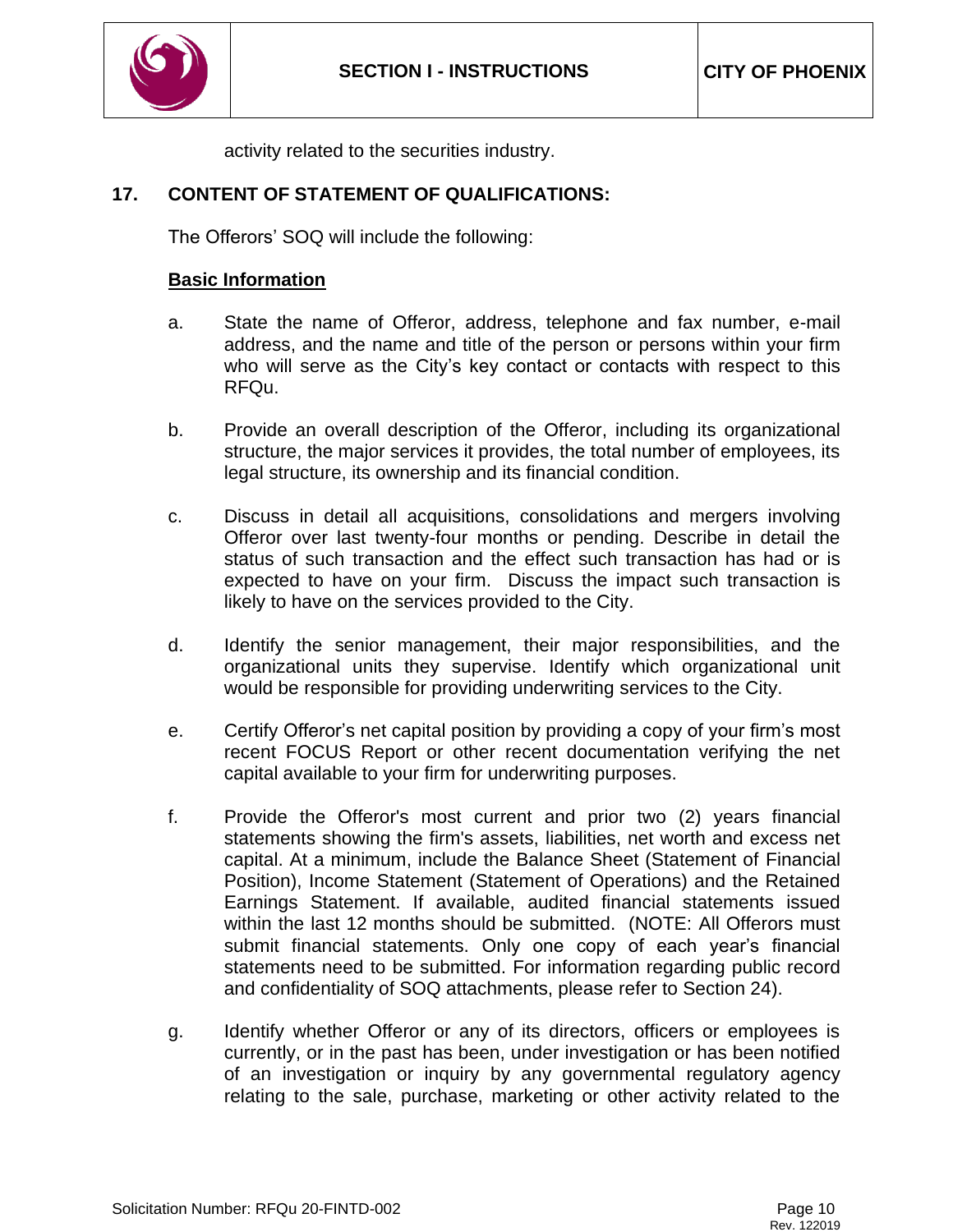

securities industry. Indicate if Offeror or any of its directors, officers or employees has been a defendant, or had a claim made against them, in any litigation or claim related to Offeror's directors', officers' or employees' participation in the securities industry, and if so, describe that litigation or claim and its outcome.

- h. Indicate if Offeror has, at all times within the last three years, been in compliance with the following MSRB rules: G-19 (suitability), G-27 (supervision), G-30 (excessive markups), G-32 (delivery of official statement to purchasers), G-36 (delivery of official statement to MSRB), G-37 (pay to play), and G-38 (consultants). If not, please explain. Was Offeror sanctioned or fined as a result of non-compliance?
- i. State whether there exists any relationship between Offeror and any other nonaffiliated firm(s) involving any compensation arrangement that may be associated with a possible engagement in the City's borrowing program and if so, explain.

### **Personnel Information**

- a. Discuss your staffing plan and proposed engagement team for potential engagements under this RFQu. If the staffing plan varies by type of transaction, indicate accordingly.
- b. Identify the lead banker or bankers for Offeror who would be involved in potential engagements with the City and provide a summary and a résumé of their background and experience in providing services as described in this RFQu. The lead banker(s) should be the individual(s) who will have the day-to-day management responsibility for the potential engagement, attend all meetings and who will provide the leadership and general expertise for all services rendered under potential engagements. If the lead banker(s) varies by type of transaction, indicate accordingly.
- c. Provide background information for Offeror's lead trading desk personnel who would serve the City under potential engagements under this RFQu.
- d. Provide background information for other key engagement team staff you believe appropriate to this RFQu.

### **Investment Banking and Underwriting Experience**

a. Describe your firm's experience, expertise and capabilities with respect to the planning, structuring and execution of financial transactions, including swaps and derivative transactions as applicable.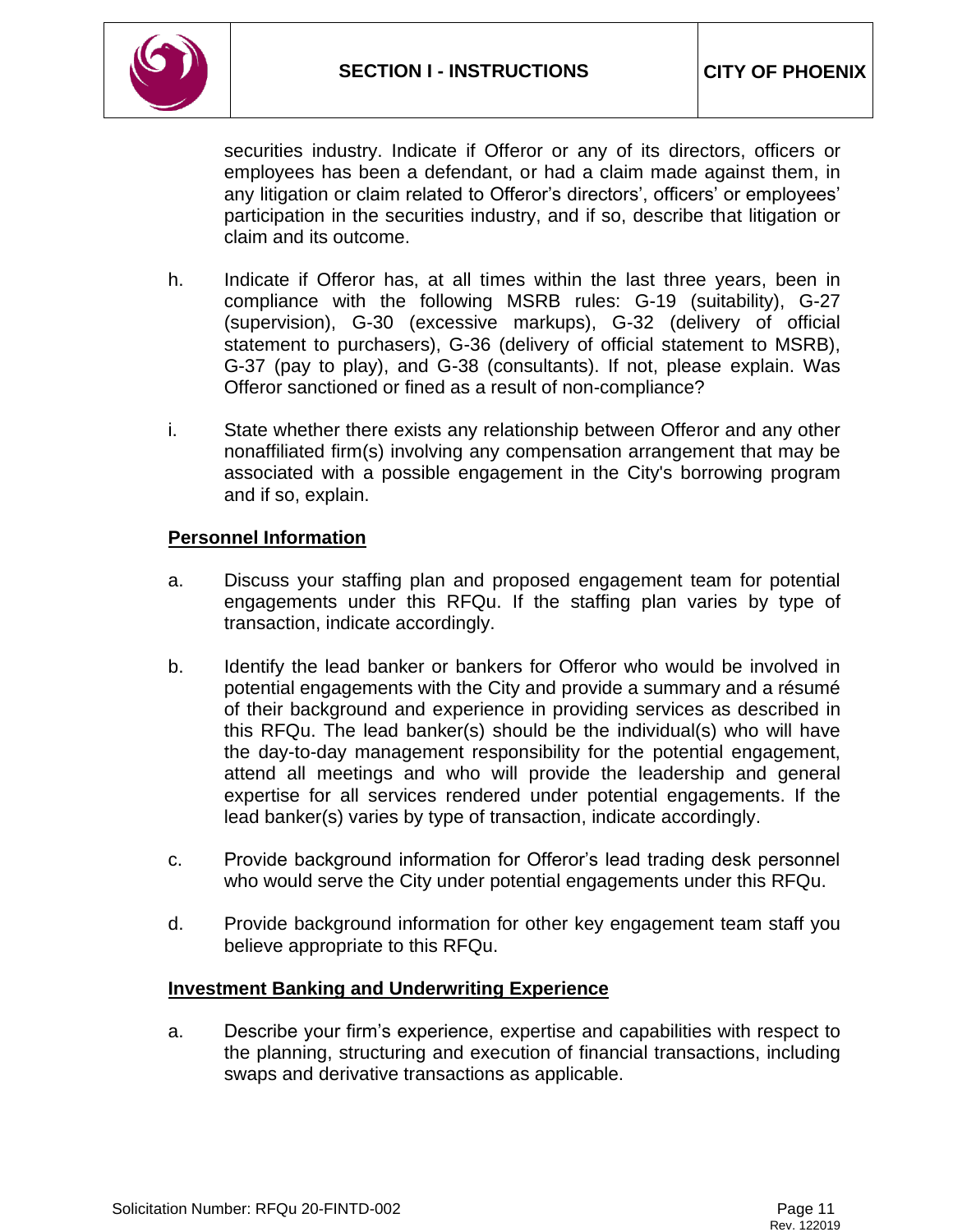

- b. Indicate if your firm is interested in providing services as a senior manager (book runner), a co-manager in a syndicate or both. Provide a list (as an exhibit) of issues relevant to this RFQu for Financial Underwriting Services for the City of Phoenix for which your firm has participated since July 2016. Please provide the following information in the exhibit:
	- (i) Par amount.
	- (ii) Transaction name.
	- (iii) Date of issue.
	- (iv) Type of financing.
	- (v) Issue ratings.
	- (vi) Offeror's role in the financing (senior manager book runner, cosenior manager - non-book runner or co-manager) and the name(s) of the lead personnel from your firm who provided services to the issuer, specifically the lead banker.
	- (vii) Breakdown of the underwriter's gross spread components and management fee splits.
	- (viii) Issuer contact name, phone number and e-mail address.
- c. Briefly describe Offeror's unique strengths and how they will add value to the City's borrowing programs, especially in difficult or changing markets, and in the use of alternative financing arrangements to long term fixedrate and variable rate financings, such as swaps and other derivative products.
- d. Describe Offeror's ability to track and monitor federal and state legislation and programs as it pertains to municipal finance (e.g., The Tax Cuts and Jobs Act of 2017, the American Recovery and Reinvestment Act of 2009 and the now expired Build America Bond Program).Does Offeror have dedicated staff responsible for monitoring and reviewing such legislation and programs? Is Offeror prepared to quickly help municipalities take advantage of such legislation and programs? Please describe.
- e. Describe Offeror's expertise with specific industries and whether any key personnel are dedicated to specific industries.

### **Securities Marketing and Distribution**

a. Describe Offeror's capabilities, expertise and experience with respect to the marketing and distribution of securities. Include in such description Offeror's capabilities with respect to both retail and institutional marketing and distribution to national, regional and local investors. Detail the number of institutional salespeople and retail salespeople involved in both the national and Arizona tax-exempt market.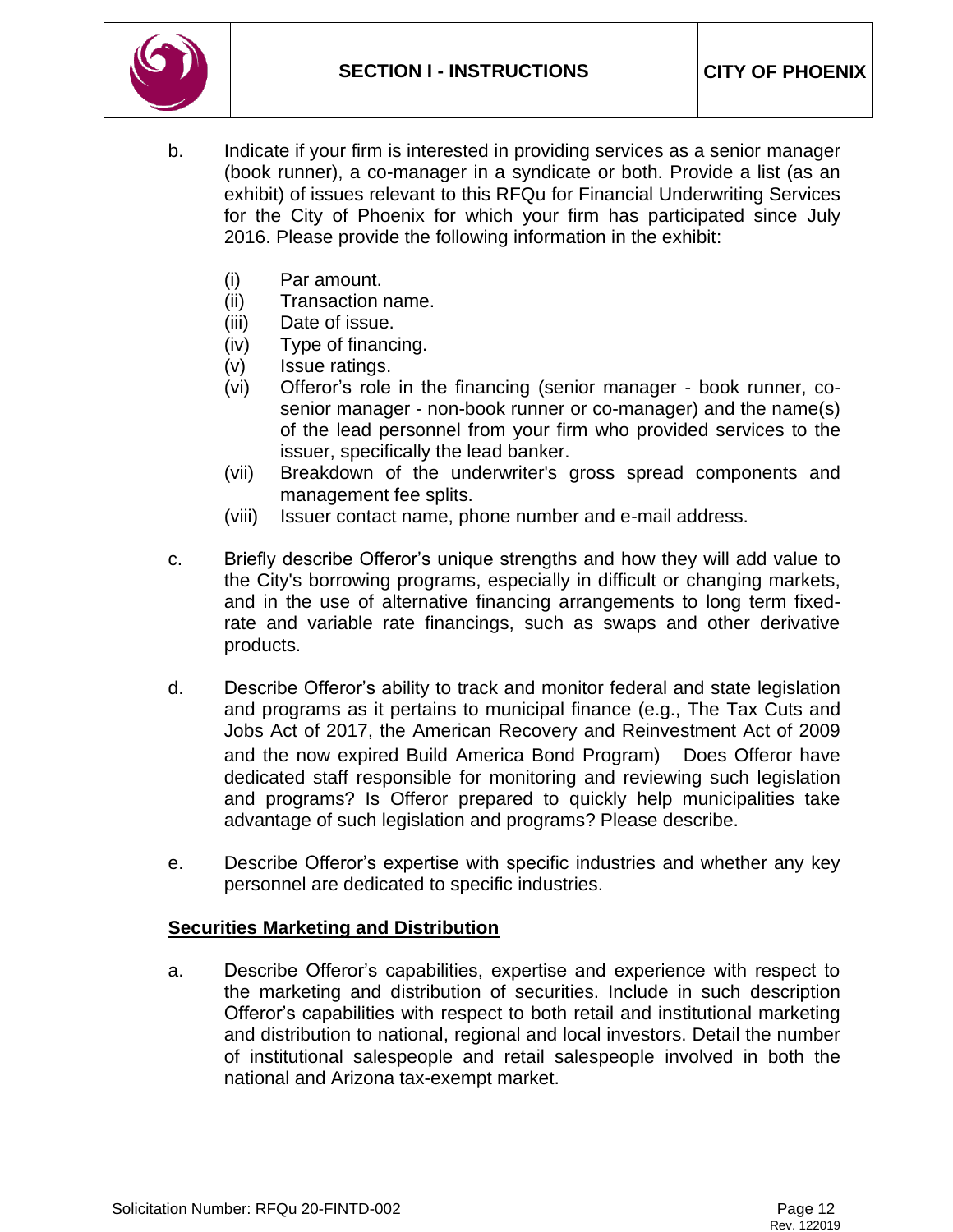

b. Describe what distinguishes the ability of Offeror from that of your competitors to price and market the City's debt. Include any specific recommendations to improve the marketing and pricing of the City's debt.

#### **18. EVALUATION AND SELECTIONS:**

- a. After evaluating all SOQs, the City may ask some or all the firms that submitted a response to participate in interviews. Upon completion of the evaluation process, the City may assign a detailed SOW to a selected candidate and negotiate fees for services.
- b. SOQs should be concise and well-organized, with all requested information, and clearly written. SOQs that are not written specifically in response to this request cannot receive serious consideration.
- c. The Offerors under consideration for this RFQu, will be evaluated by an evaluation committee. The City reserves the right to request supplemental information that the evaluation committee deems necessary to create the QVL. The committee may be supplemented by outside professionals or professionals from other City departments who can provide additional expertise. The evaluation committee will evaluate SOQs based upon the following:
	- Experience and qualifications of Offeror in providing underwriting services for similarly sized state and municipal agencies.
	- Qualifications, experience, depth of knowledge and availability of Offeror's staff for the types of underwritings identified.
	- Quality and responsiveness of the Statement of Qualifications.
- d. Upon completion of the evaluation process, the evaluation committee will recommend a QVL to the Chief Financial Officer. If approved, the Chief Financial Officer shall establish the QVL. All firms that submit a Statement of Qualifications in response to this RFQu will be notified when the QVL is created.

#### **19.CITY'S RIGHT TO DISQUALIFY:**

The City reserves the right to disqualify any Offeror who fails to provide information or data requested or who provides materially inaccurate or misleading information or data. The City reserves the right to disqualify any Offeror based on any real or apparent conflict of interest that is disclosed by the SOQ submitted or any other data available to the City. This disqualification is at the sole discretion of the City. Any Offeror submitting a SOQ herein waives any right to object now or at any future time, before any agency or body, including but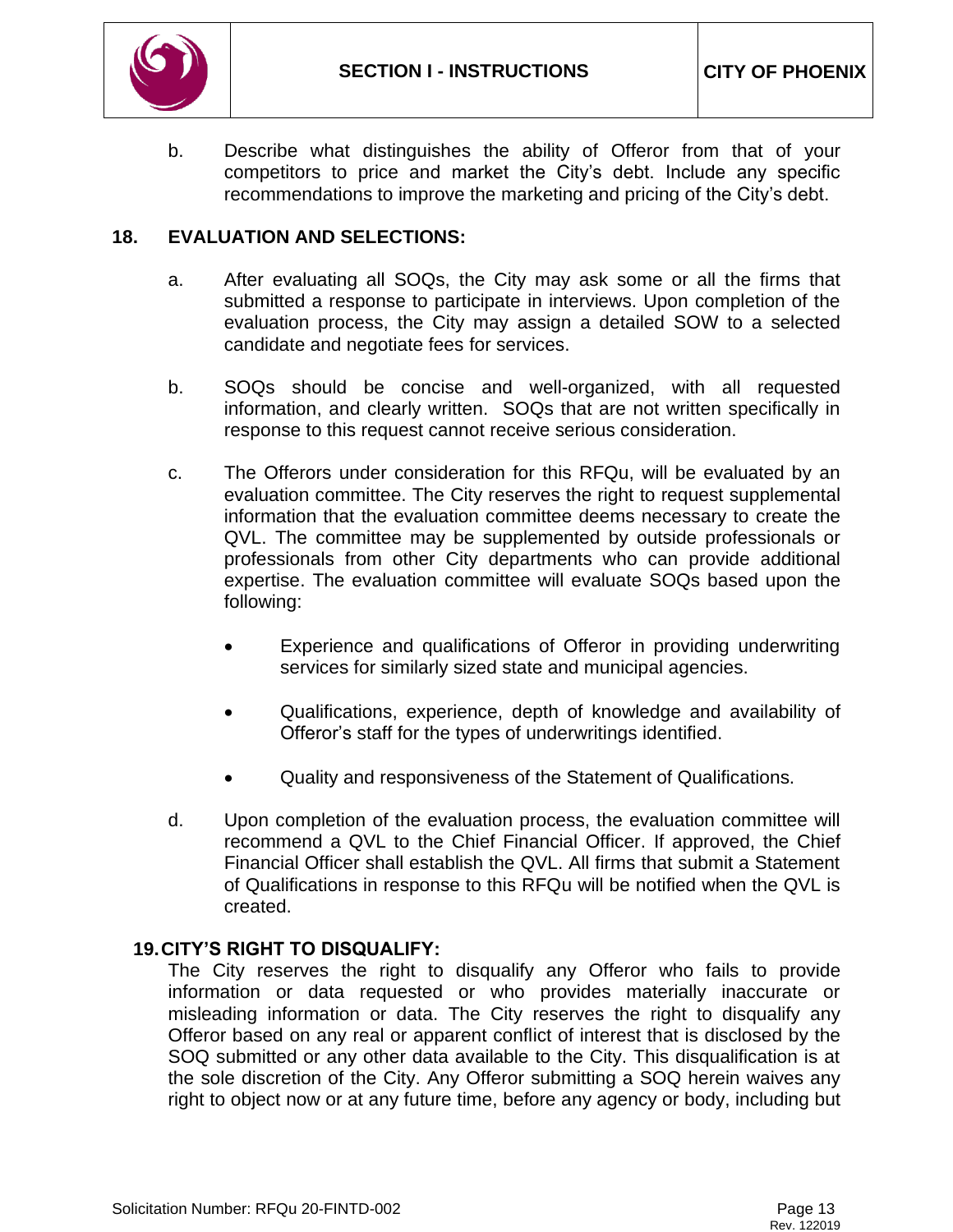

not limited to, the City Council of the City of Phoenix or any court.

### **20.SOLICITATION TRANSPARENCY POLICY:**

- **20.1.** Commencing on the date and time a solicitation is published, potential or actual offerors or respondents (including their representatives) shall only discuss matters associated with the solicitation with the Mayor, any members of City Council, the City Manager, any Deputy City Manager, or any department director directly associated with the solicitation (including in each case their assigned staff, except for the designated procurement liaison) at a public meeting, posted under Arizona Statutes, until the resulting QVL is announced or responses are rejected and the RFQu is cancelled without any announcement by the Procurement Liaison of the City's intent to reissue the same or similar solicitation.
- **20.2.** As long as the solicitation is not discussed, Offerors may continue to conduct business with the City and discuss business that is unrelated to the solicitation.
- **20.3.** Offerors may discuss their SOQ or the solicitation with the Mayor or one or more members of the Phoenix City Council, provided such meetings are scheduled through the Procurement Liaison, and are posted as open meetings with the City Clerk at least 24 hours prior to the scheduled meetings. The City Clerk will be responsible for posting the meetings. The posted notice shall identify the participants and the subject matter, as well as invite the public to participate.
- **20.4.** With respect to the selection of the successful Offerors, the City Manager and City Manager's Office will continue the past practice of exerting no undue influence on the process.
- **20.5.** This policy is intended to create a level playing field for all Offerors, assure that placement on the QVL is made in public, and protect the integrity of the selection process. **OFFERORS THAT VIOLATE THIS POLICY SHALL BE DISQUALIFIED.** After official Notice is received by the City for disqualification, the Offeror may follow the Protest process, unless the Solicitation is cancelled without notice of intent to re-issue.
- **20.6.** "To discuss" means any contact by the Offeror, regardless of whether the City responds to the contact. Offerors that violate this policy will be disqualified until the resulting QVL is established, or all responses are rejected and the solicitation is cancelled without any announcement by the Procurement Liaison of the City's intent to reissue the same or a similar solicitation. The City interprets the policy as continuing through a cancellation of a RFQu or until the QVL is established.

### **21.PROTEST PROCESS**:

**21.1.** Offeror may protest the contents of a solicitation no later than seven days before the solicitation deadline when the protest is based on an apparent alleged mistake, impropriety or defect in the solicitation. Protests filed regarding the solicitation may be addressed by an amendment to the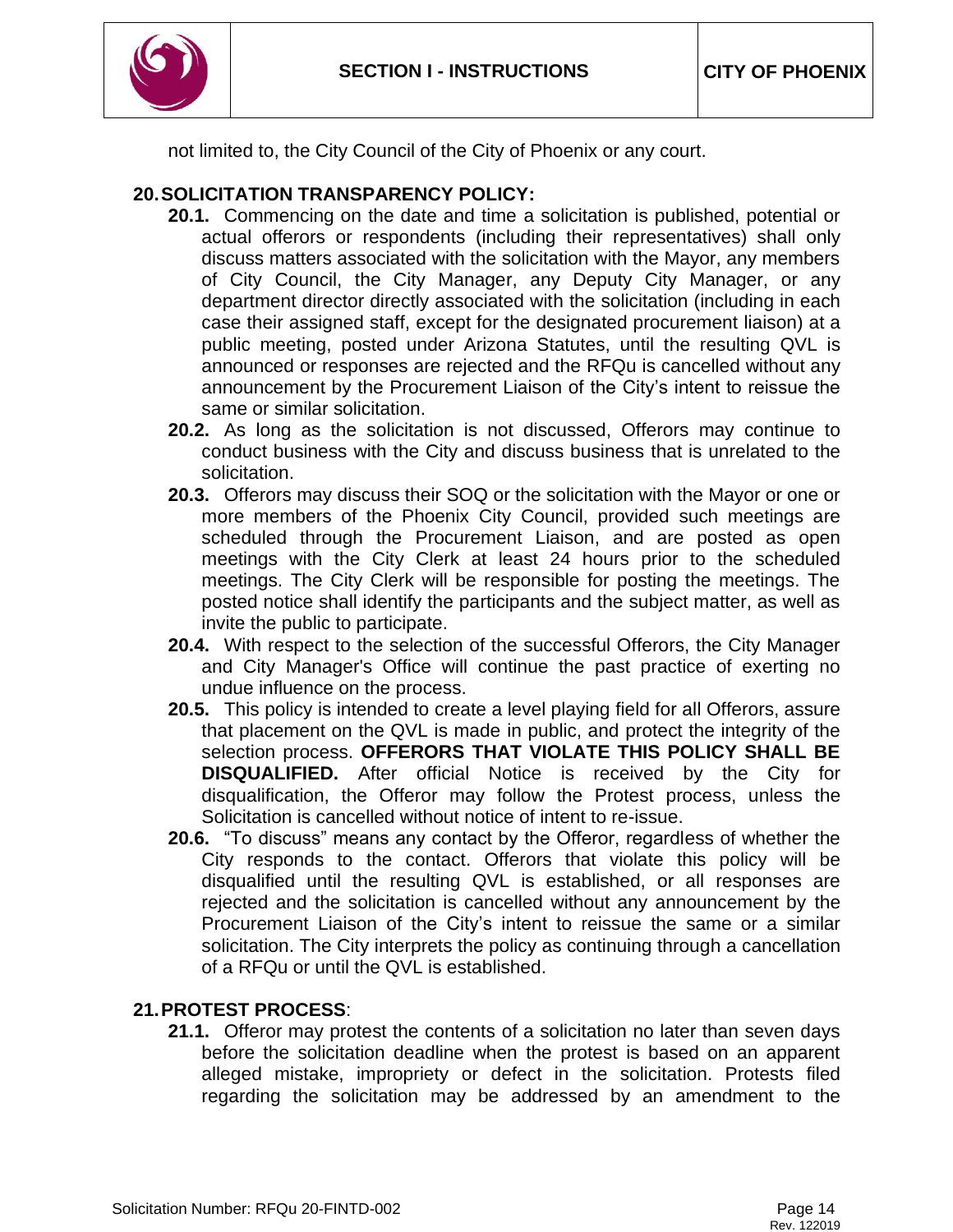new deadlines, amend the solicitation, cancel or re-bid.



solicitation or denied by the City. If denied, the opening and award will proceed unless the City determines that it is in the City's best interests to set

- **21.2.** Therefore, unless otherwise notified by a formal amendment, the Protester must adhere to all solicitation dates and deadlines, including timely filing of a SOQ, regardless of filing a protest.
- **21.3.** Offeror may protest an adverse determination issued by the City regarding responsibility and responsiveness, within seven days of the date the Offeror was notified of the adverse determination.
- **21.4.** Offeror may protest the QVL if the Offeror can establish that it had a substantial chance of placement on the QVL and Offeror will be harmed by the recommended QVL. The City will notify all Offerors of their QVL status. Offeror must submit QVL protests within seven days after notification of their QVL status, with exceptions only for good cause shown, within the City's full and final discretion.
- **21.5.** All protests will be in writing, filed with the Procurement Liaison identified in the RFQu and include the following:
	- 21.5.1. Identification of the solicitation number;
	- 21.5.2. The name, address and telephone number of the protester;
	- 21.5.3. A detailed statement describing the legal and factual grounds for the protest, including copies of relevant documents;
	- 21.5.4. The form of relief requested; and
	- 21.5.5. The signature of the protester or its authorized representative.
- **21.6.** The Procurement Liaison will render a written decision within a reasonable period after the protest is filed. The City will not request the QVL to be finalized until the protest process is complete. All protests and appeals must be submitted in accordance with the City's Procurement Code, (Phoenix City Code, Ch. 43) and any protests or appeals not submitted within the time requirements will not be considered. Protests must be filed with the Procurement Liaison.

### **22.PUBLIC RECORD**:

All Offers submitted in response to this solicitation will become the property of the City and become a matter of public record available for review pursuant to Arizona State law. If an Offeror believes that a specific section of its SOQ response is confidential, the Offeror will isolate the pages marked confidential in a specific and clearly labeled section of its SOQ response. An Offeror may request specific information contained within its SOQ is treated by the Procurement Liaison as confidential provided the Offeror clearly labels the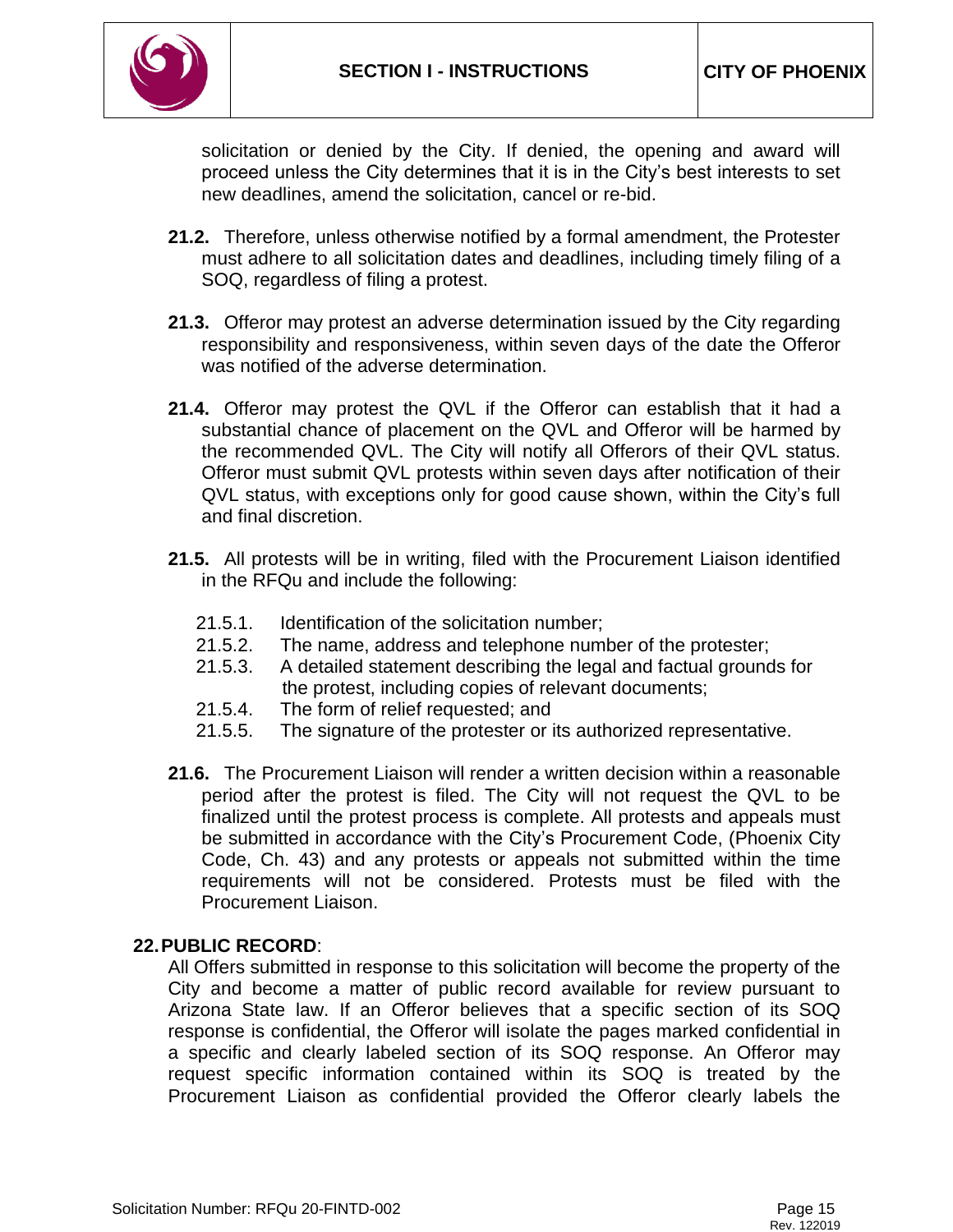

information "confidential." To the extent necessary for the evaluation process, information marked as "confidential" will not be treated as confidential. Once the procurement file becomes available for public inspection, the Procurement Liaison will not make any information identified by the Offerors as "confidential" available to the public unless necessary to support the evaluation process or if specifically requested in accordance with applicable public records law. When a public records request for such information is received, the Procurement Liaison will notify the Offeror in writing of any request to view any portion of its SOQ marked "confidential." The Offeror will have the time set forth in the notice to obtain a court order enjoining such disclosure. If the Offeror does not provide the Procurement Liaison with a court order enjoining release of the information during the designated time, the Procurement Liaison will make the information requested available for inspection.

### **23.LATE OFFERS:**

Late Offers must be rejected, except for good cause. If a late SOQ is submitted, the Department will document the date and time of the submittal of the late SOQ, keep the Offer and notify the Offeror that its SOQ was disqualified for being late.

#### **24.RIGHT TO DISQUALIFY:**

The City reserves the right to disqualify any Offeror who fails to provide information or data requested or who provides materially inaccurate or misleading information or data. The City further reserves the right to disqualify any Offeror on the basis of any real or apparent conflict of interest that is disclosed by the Offeror submitted or any other data or information available to the City. This disqualification is at the sole discretion of the City. By submission of a solicitation response, the Offeror waives any right to object now or at any future time, before any agency or body including, but not limited to, the City Council of the City or any court as to the exercise by the City of such right to disqualify or as to any disqualification by reason of real or apparent conflict of interest determined by the City. The City reserves the right to replace the disqualified Offeror.

### **25.DETERMINING RESPONSIVENESS AND RESPONSIBILITY**:

- **25.1.** Offers will be reviewed for documentation of qualifications, completeness, and compliance with the Solicitation requirements. The City reserves sole discretion to determine responsiveness and responsibility.
- **25.2.** Responsiveness: Nonresponsive Offers will not be considered in the evaluation process. The solicitation states criteria that determine responsiveness, and the solicitation includes terms and conditions that if included or excluded from Offers (as the case may be) will render a SOQ nonresponsive.
- **25.3.** Exceptions, conditions, reservations, or understandings are presumed to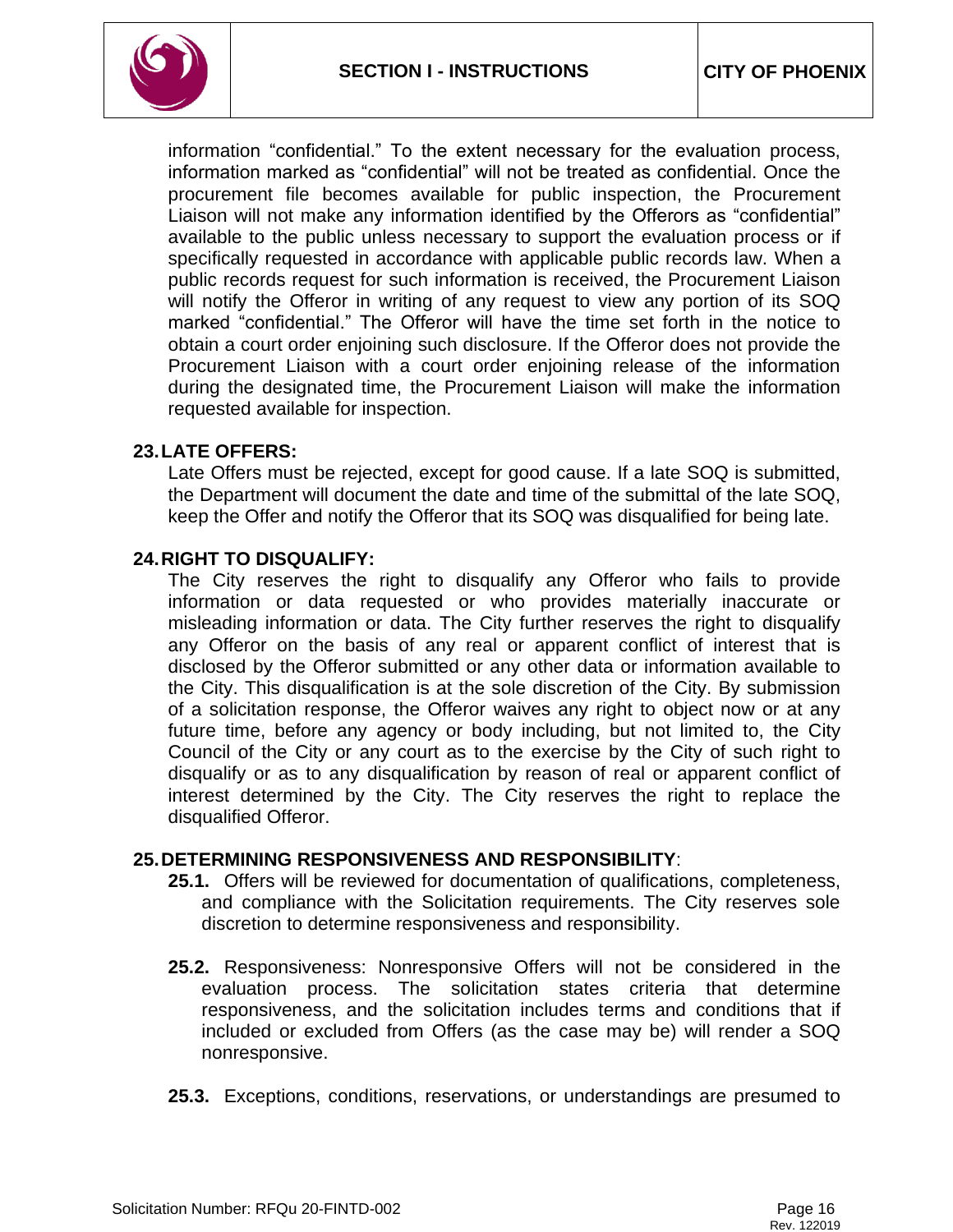

be unacceptable, and an Offer that includes unacceptable exceptions, conditions, reservations, or understandings may be rejected as nonresponsive. Alternatively, the City in its sole discretion may instruct in writing that any Offeror remove the conditions, exceptions, reservations or understandings. If the Offeror fails to do so in writing, the City may determine the SOQ to be nonresponsive.

- **25.4.** Responsibility: To obtain true economy, the City must conduct solicitations to minimize the possibility of a subsequent default by the contractor, late deliveries, or other unsatisfactory performance that may result in additional administrative costs. It is important that the Offeror be a responsible contractor. Responsibility includes the Offeror's integrity, skill, capacity, experience, financial ability, and facilities for conducting the work to be performed.
- **25.5.** The Procurement Liaison will review each SOQ to determine if the Offeror is responsible and responsive. The City's determination as to whether an Offeror is responsible will be based on all information furnished by the Offeror, interviews (if any), and information received from Offeror's references, including information about Offeror's history, terminations for convenience or cause, contract breach lawsuits or notices of claim and any other sources the City deems appropriate. Placement on the QVL resulting from the RFQu will not be made until any necessary investigation, which each Offeror agrees to permit by submitting its SOQ, is made by the City as it deems necessary. A review of responsibility may occur up to an engagement.
- **25.6.** The Offeror's unreasonable failure to promptly supply information about an inquiry with respect to responsibility may be grounds for a determination of non-responsibility with respect to such Offeror.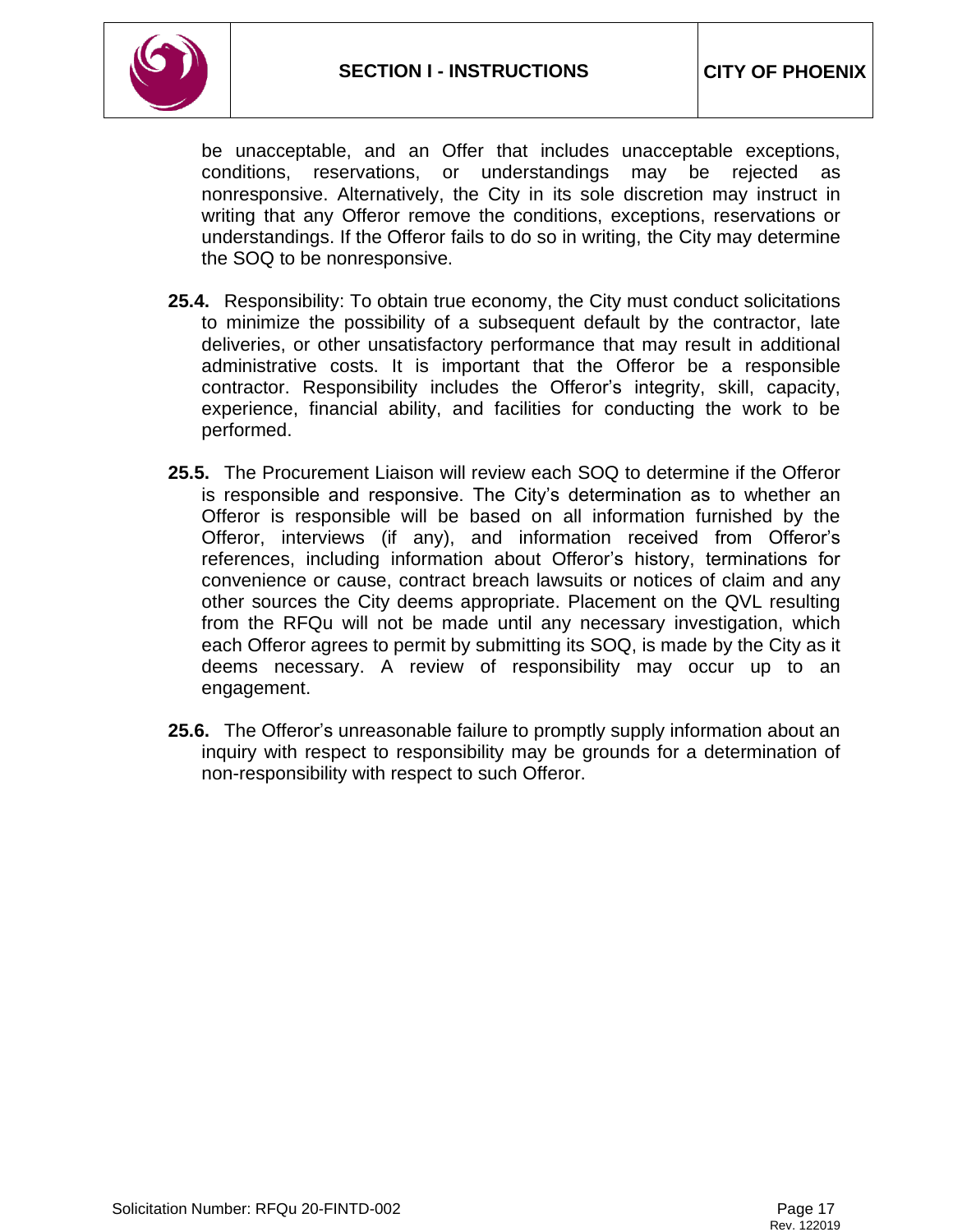

### <span id="page-17-0"></span>**SECTION V – SCOPE**

The City desires to place financial underwriters on the Qualified Vendor List to assist the City in the structuring, marketing and sale of negotiated bonds to meet the financing requirements of specific projects. The underwriters will report to the Deputy Finance Director/City Treasurer, Chief Financial Officer or designee, and will be expected to work with City staff from the Finance Department, the Law Department, and other City departments as identified by the Finance Department. Underwriters responding to this RFQu may be selected to provide or assist in providing services (collectively, the "Scope of Work") including, but not limited to, the following:

- 1. Work with City staff, financial advisors, consultants, and bond counsel to develop and initiate plans of finance, including the structuring, terms and conditions of potential debt offerings and/or swap/derivative transactions.
- 2. Assist the City and its advisors in selecting the most appropriate form of credit enhancement and the selection of credit enhancement providers, as necessary or appropriate.
- 3. Assist in the preparation of preliminary and final official statements and offering memoranda and such other documentation as may be required for the marketing and issuance of securities and the execution of related financing transactions.
- 4. Assist with the preparation for and participate in meetings and conference calls with prospective investors and credit enhancement providers and others, as appropriate, prior to the issuance of debt.
- 5. Develop, distribute and record investor presentation, if necessary.
- 6. Assist with the preparation and participate in presentations, discussions, meetings and conference calls with credit rating agencies as appropriate for the issuance of debt or the execution of financing transactions/programs.
- 7. Assume primary responsibility for all activities associated with marketing and underwriting of taxable or tax-exempt securities at fixed or variable rates, as applicable and appropriate, including the development and execution of a marketing plan which addresses current market conditions, and specific market concerns related to the financing transaction and credit being undertaken.
- 8. Provide services, as requested, related to the execution of other financial transactions associated with particular financings or financing programs, including structured or derivative financial products or services.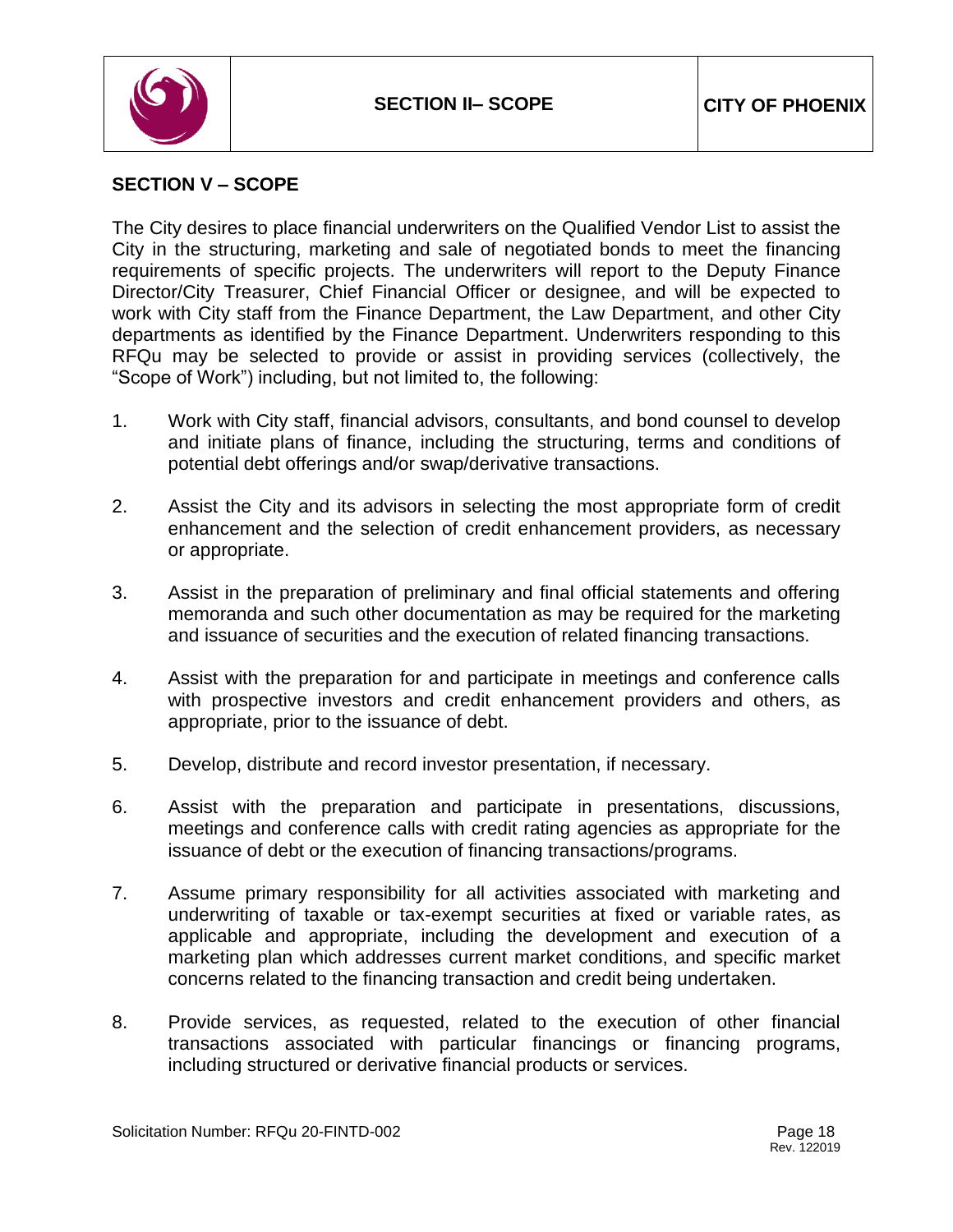

- 9. Serve as placement agent or remarketing agent for potential private placements or variable rate transactions, respectively, as permissible and appropriate to particular financings or financing programs.
- 10. Assist in the preparation for and the execution of the closings of financing transactions. Develop, distribute and manage Closing Memo.
- 11. Provide a detailed Financing Summary Report within two weeks following the pricing of the bonds, which report shall include, but not be limited to, the following:
	- a. Sources and Uses of Funds.
	- b. Pricing Summary Including maturity dates, par amounts, coupon rates, yields, prices, and premium/discount by maturity. Include documentation on "hold-the-price", if necessary
	- c. Bid Information Includes Total Par Amount of the Bonds, Total Reoffering Premium/Discount, Gross Production, Total Underwriter's Discount, Bid, Accrued Interest, Total Purchase Price, Bond Year Dollars, Average Life, Average Coupon, True Interest Cost ("TIC"), All-In TIC, Net Interest Cost ("NIC"), Bond Yield for Arbitrage, and Weighted Average Maturity.
	- d. Annual and semi-annual debt service schedules.
	- e. Proof of Bond Yield, TIC and All-In TIC.
	- f. Detail of underwriter's expenses.
	- g. Summary of orders, allotments, designations and takedowns.
	- h. Summary of economic and market conditions at the time of the sale.
- 12. For refunding transactions, prepare a refunding summary, flow of funds detail, list of refunded bonds and call dates, present value savings analysis, debt service comparison analysis, escrow fund cash flow analysis and refunded bonds' debt service comparison.
- 13. Provide post-sale services to the City as requested to the ongoing management of particular financings or financing programs (e.g., periodic interest rate reporting, etc.).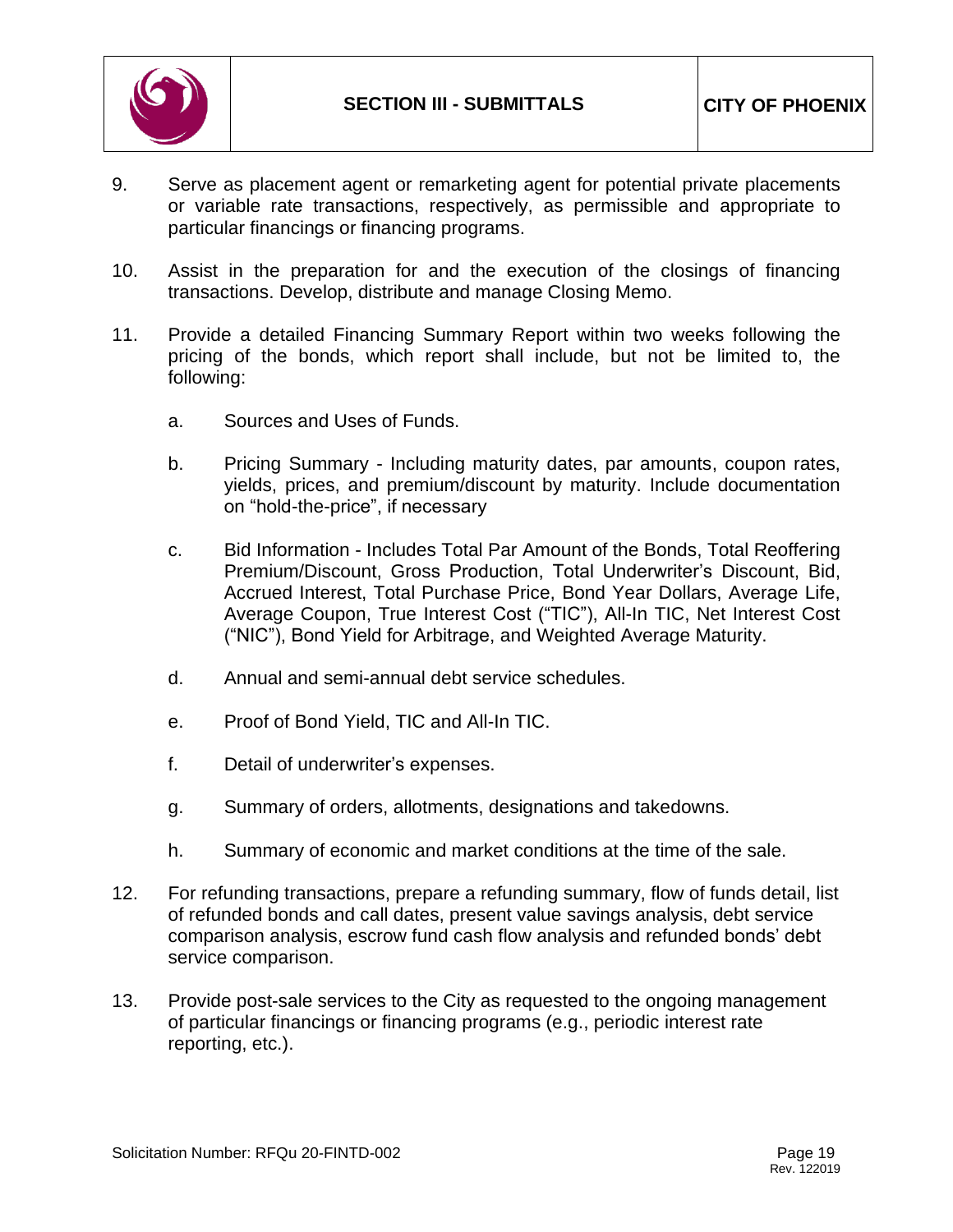

| This form must be signed and submitted to the City and all questions must be answered (or<br>N/A) or your Offer may be considered non-responsive. |                                                                                                                                                                                                                                                                                                             |    |      |               |
|---------------------------------------------------------------------------------------------------------------------------------------------------|-------------------------------------------------------------------------------------------------------------------------------------------------------------------------------------------------------------------------------------------------------------------------------------------------------------|----|------|---------------|
| 1.                                                                                                                                                | Name of person submitting this disclosure form.                                                                                                                                                                                                                                                             |    |      |               |
|                                                                                                                                                   |                                                                                                                                                                                                                                                                                                             |    |      |               |
|                                                                                                                                                   | First                                                                                                                                                                                                                                                                                                       | MI | Last | <b>Suffix</b> |
| 2.                                                                                                                                                | <b>Company Information</b>                                                                                                                                                                                                                                                                                  |    |      |               |
|                                                                                                                                                   | Solicitation # or Name:                                                                                                                                                                                                                                                                                     |    |      |               |
|                                                                                                                                                   | 3. Name of individual(s) or entity(ies) seeking an engagement with the City (i.e. parties to<br>the engagement)                                                                                                                                                                                             |    |      |               |
|                                                                                                                                                   |                                                                                                                                                                                                                                                                                                             |    |      |               |
| 4.                                                                                                                                                | List any individuals(s) or entity(ies) that are owners, partners, parent, sublessees, joint<br>venture, or subsidiaries of the individual or entity listed in Question 3. Please include all<br>Board members, executive committee members and officers for each entry. If not<br>applicable, indicate N/A. |    |      |               |
|                                                                                                                                                   |                                                                                                                                                                                                                                                                                                             |    |      |               |
|                                                                                                                                                   | 5. List any individuals or entities that will be subcontractors on this engagement or indicate<br>$N/A$ .                                                                                                                                                                                                   |    |      |               |
|                                                                                                                                                   | Subcontractors may be retained, but not known as of the time of this submission.<br>$\Box$<br>List of subcontracts, including the name of the owner(s) and business name:<br>$\Box$                                                                                                                         |    |      |               |
|                                                                                                                                                   | 6. List any attorney, lobbyist, or consultant retained by any individuals listed in Questions 3,<br>4, or 5 to assist in the proposal or seeking the resulting contract. If none, indicate N/A.                                                                                                             |    |      |               |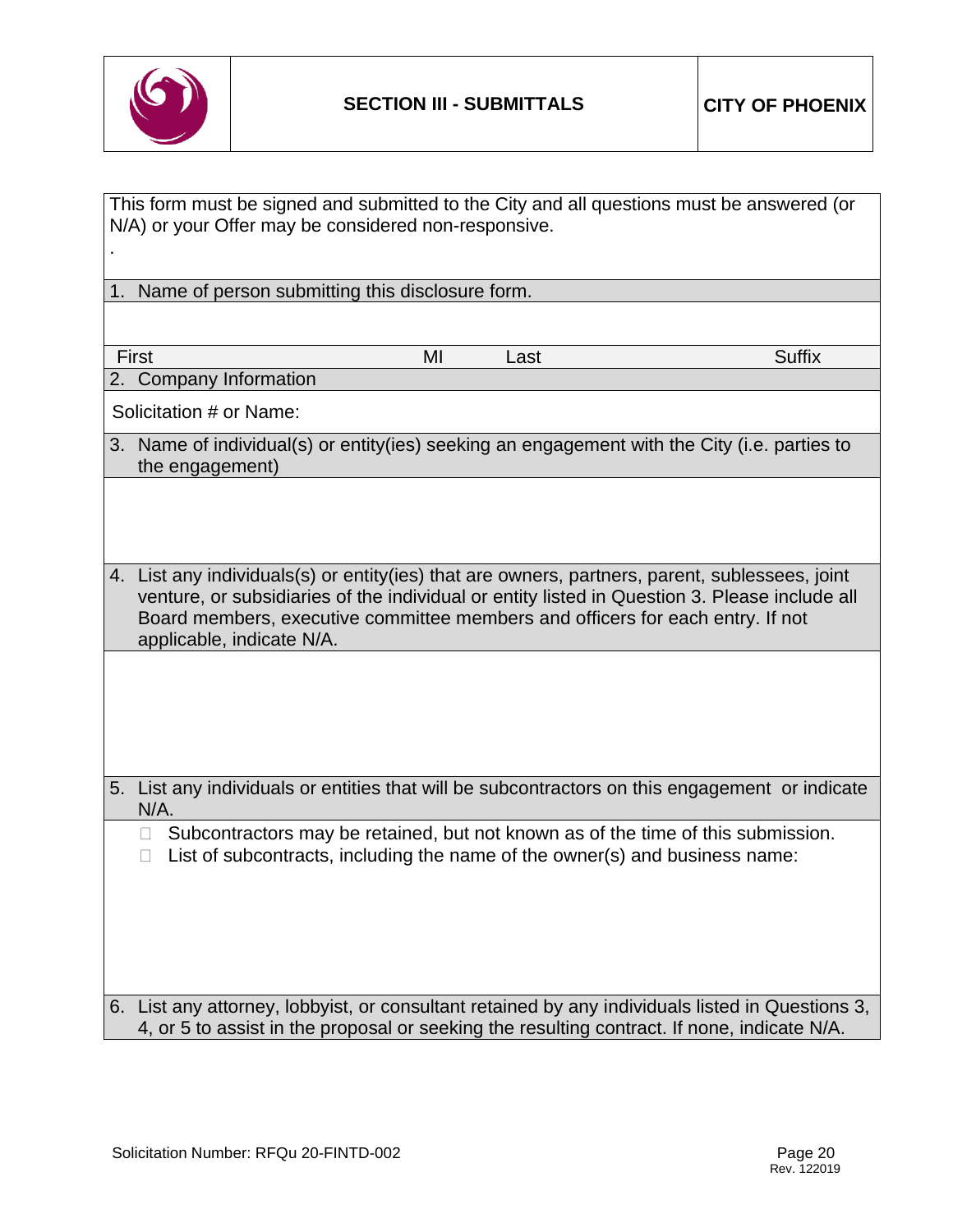

### 7. **Disclosure of Conflict of Interest**: **A. City Code Section 43-34**

Are you aware of any fact(s) with regard to this solicitation or resulting contract that would raise a "conflict of interest" issue under City Code Section 43-34? "An elected City official or a City employee shall not represent any person or business for compensation before the City regarding any part of a procurement, including any resulting contract, if during the time the elected official is or was in office or the employee is or was employed by the City such elected official or employee played a material or significant role in the development of the solicitation, any other part of the procurement, or the contract award."

- $\Box$  I am not aware of any conflict(s) of interest under City Code Section 43-34.
- $\Box$  I am aware of the following potential or actual conflict(s) of interest:

## **B. ARS Sections 38-501 et. Seq. & City Charter Chapter 11**

State law and the Phoenix City Charter and Code prohibit public officers or employees, their close relatives, and any businesses they, or their relatives, own from (1) representing before the City any person or business for compensation, (2) doing business with the City by any means other than through a formal procurement, and (3) doing business with the City without disclosing that the person has an interest in the contract. This prohibition extends to subcontracts on City contracts and also applies to parent, subsidiary, or partner businesses owned by a public officer or employee. See A.R.S. Sections 38-501 through 38-511, for more information (City Charter, Chapter 11, applies the state conflict-of-interest law to City employees).

Please note that any contract in place at the time a person becomes a public officer or employee may remain in effect. But the contract may not be amended, extended, modified,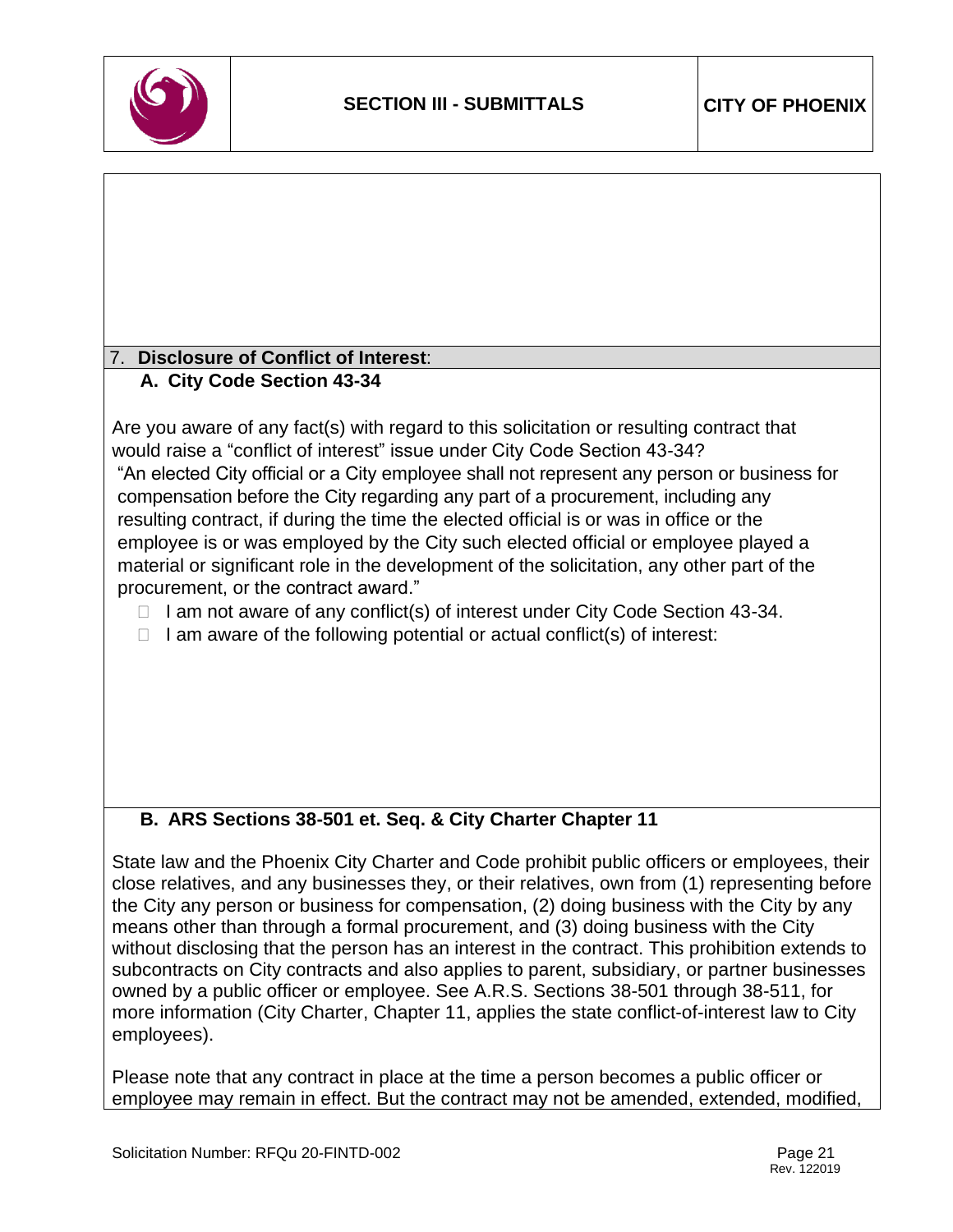

|                                                                                                           | or changed in any manner during the officer's or employee's city service without following<br>city administrative regulations.<br>Are you aware of any fact(s) with regard to this engagement that would raise a<br>"conflict of interest" issue under A.R.S. Sections 38-501 through 38-511 (See<br>Arizona Revised Statutes regarding conflict of interest at www.azleg.gov).<br>I am not aware of any conflict(s) of interest under Arizona Revised Statutes<br>Sections 38-501 through 38-511.<br>I am aware of the following conflict(s) of interest: |  |  |
|-----------------------------------------------------------------------------------------------------------|------------------------------------------------------------------------------------------------------------------------------------------------------------------------------------------------------------------------------------------------------------------------------------------------------------------------------------------------------------------------------------------------------------------------------------------------------------------------------------------------------------------------------------------------------------|--|--|
|                                                                                                           |                                                                                                                                                                                                                                                                                                                                                                                                                                                                                                                                                            |  |  |
|                                                                                                           | 8. Acknowledgements                                                                                                                                                                                                                                                                                                                                                                                                                                                                                                                                        |  |  |
| A. Solicitation Transparency Policy - No Contact with City Officials or Staff During<br><b>Evaluation</b> |                                                                                                                                                                                                                                                                                                                                                                                                                                                                                                                                                            |  |  |
| □                                                                                                         | I understand that a person or entity who seeks or applies for a city contract, or any<br>other person acting on behalf of that person or entity, is prohibited from contacting<br>city officials and employees regarding the contract after a solicitation has been<br>posted.                                                                                                                                                                                                                                                                             |  |  |
| $\Box$                                                                                                    | This "no-contact" provision only concludes when the contract is awarded at a City<br>Council meeting. If contact is required with City official or employees, the contact will<br>take place in accordance with procedures by the City. Violation of this prohibited<br>contacts provision, set out in City Code Sections 2-190.4 and 43-36, by respondents,<br>or their agents, will lead to disqualification.                                                                                                                                            |  |  |